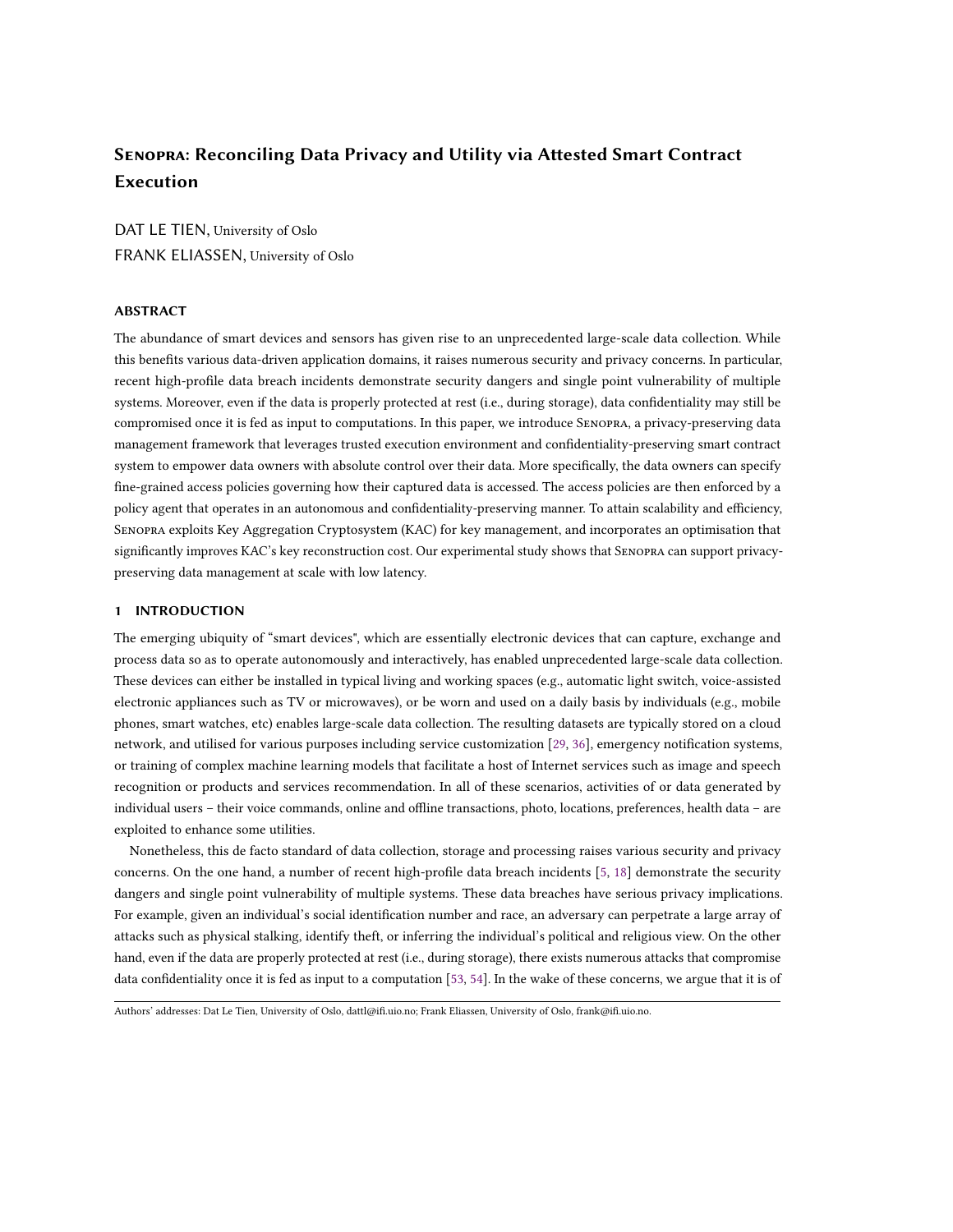utmost importance to protect the confidentiality and privacy of individuals' data that is captured by or generated via their usage and interaction with the smart devices. Access rights for such data could be made possible for data mining or other analysis tasks, but they must be strictly adhere to the access policy specified by the data owners.

Active interest in protecting individuals' data privacy has motivated a number of works, ranging from regulations and governance legislation [\[4,](#page-19-3) [58\]](#page-20-3) to academic research [\[21,](#page-19-4) [34,](#page-19-5) [61\]](#page-20-4), to tackle this issue. Nonetheless, there remain challenges in adopting these solutions. Regulations and governance legislation are often implemented by centralized parties, whose trustworthiness is questionable at times (e.g., Facebook data scandal [\[5\]](#page-19-1)). Technical approaches to enforce such regulatory measures are lacking in general. While security research provides techniques to tackle privacy concerns focused on personal data, implementing them is not trivial. In particular, one may attempt to conceal personally identifiable or sensitive data using approaches such as k-anonymity [\[21\]](#page-19-4), l-diversity [\[43\]](#page-20-5) or t-closeness [\[41\]](#page-20-6). Nonetheless, it has been demonstrated that anonymized datasets employing these techniques can be de-anonymized [\[48\]](#page-20-7). Other privacy-preserving techniques include differential privacy [\[34\]](#page-19-5) and fully homomorphic encryption (FHE) [\[35,](#page-19-6) [57\]](#page-20-8). The former attains privacy by perturbing data or adding noise to the computations, while the latter enables computations directly on encrypted data, albeit at a prohibitive computational overhead.

In light of the aforementioned needs of protections for data privacy, and challenges that existing techniques are struggling to address, we propose a practical data management framework, called Senopra, that reconciles privacy and utility. Senopra gives data owners complete control over their personal or sensitive data. More specifically, it allows the data owners to specify a *fine-grained access policy* governing how the captured data are accessed. An access policy dictates (i) which data consuming services can access the data, and (ii) the permissible functions that the said services could perform over the data. Of equal importance is the confidentiality of the access policy and the key materials required to grant access to the protected data. Senopra keeps the policy internals (e.g., the white-list of permitted services) private, exposing it only as a black box API. To avoid a single point of failure and trust issues of centralised party, Senopra implements the agent that enforces the access control policy as a confidential smart contract (elaborated in Section [2.2\)](#page-3-0) in a decentralized, confidentiality-preserving smart contract platform, called Oasis [\[12,](#page-19-7) [25\]](#page-19-8).

Abstractly, users' data, once captured, are encrypted (under a symmetric-key encryption scheme, such as AES) using user-specific encryption/decryption key and maintained in a key-value store residing outside of the smart contract blockchain (i.e., off-chain). The pointer to the data and the key materials required to decrypt the data are retained by an on-chain confidentiality-preserving smart contract, which we shall refer to as PolicyContract, in its private state. A data consuming service that requests access to the protected data must run inside a trusted execution environment (TEE). The service has to attest itself to the PolicyContract. This attestation covers the functions to be executed on the data, and the constraint that the key materials shall reside exclusively inside the TEE, and be discarded after the execution finishes. If the attestation is successful, and the requesting service is eligible to access the data, PolicyContract communicates the pointer and the decryption key for the requested data to the requesting service's TEE.

To attain scalability, Senopra needs to handle the key management efficiently at scale. Since users' data is encrypted with user-specific key, the number of keys to be managed grows proportionally with the number of users participating in the system. Moreover, an user may split her data into different categories, each of which is to be protected by a unique key, further expanding the key pool. Recall that PolicyContract has to keep all key materials on-chain, maintaining a large key pool is challenging, for on-chain storage is typically expensive. Besides, a data consuming service may request for data from multiple users at the same time, incurring transmission of a large number of keys at once. Senopra overcomes these challenges by building on Key Aggregation Cryptosystem (KAC) [\[26\]](#page-19-9) – a public key cryptosystem that can aggregate any set of decryption keys into a constant size decryption key. With KAC incorporated, PolicyContract Manuscript submitted to ACM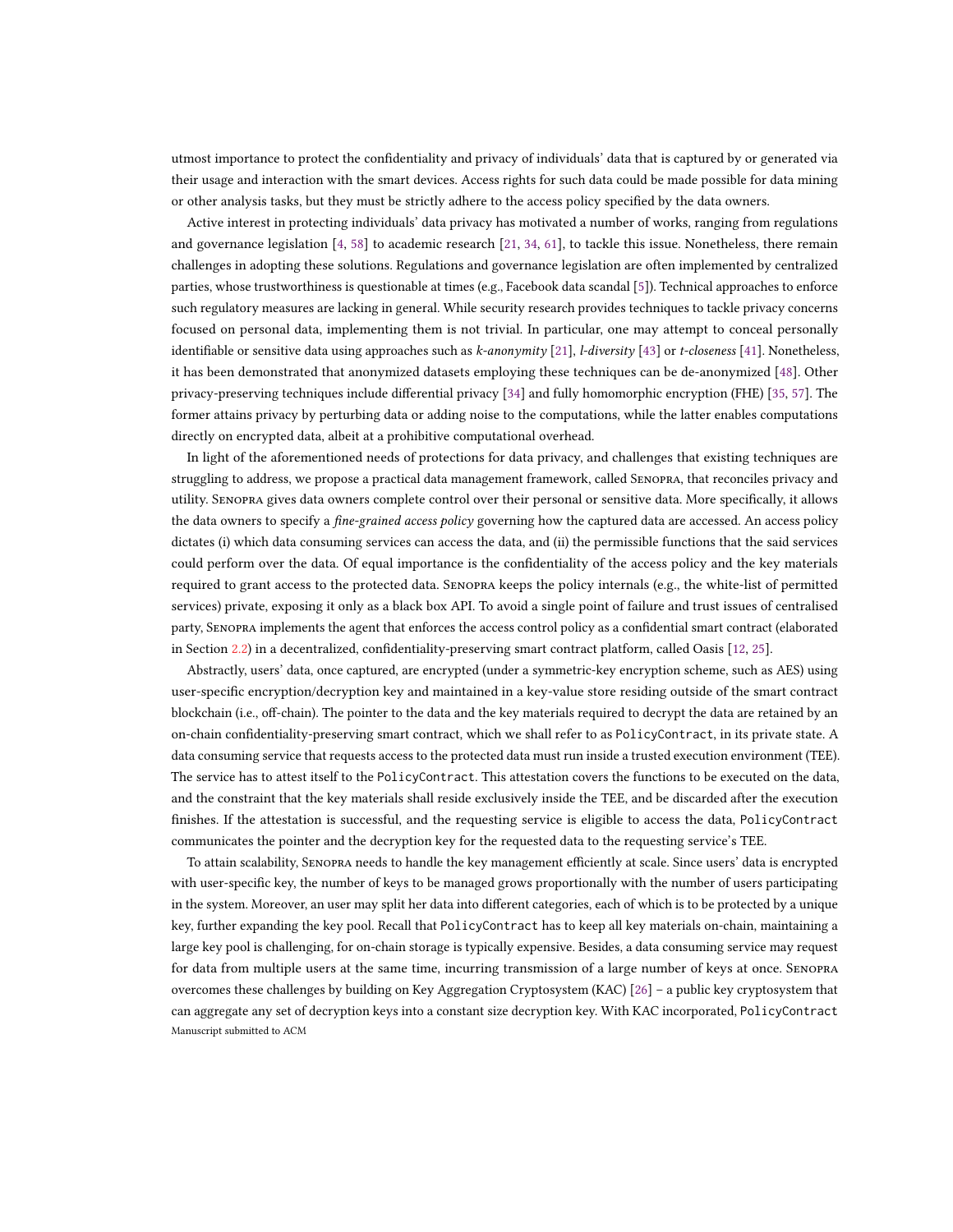has to maintain only one master-secret key, and transmit to the requesting service a single "aggregated" key, regardless of the number of users participating in the systems, and the diversity of the data that requested by the service. Finally, we introduce an algorithmic enhancement that enables the data consuming services to reconstruct the original set of decryption keys from the aggregated key efficiently.

We implement a prototype of Senopra, deploy PolicyContract on the Oasis Devnet [\[12\]](#page-19-7), and evaluate its performance. Our experiments show that PolicyContract's end-to-end latency in responding to a data consuming service's request is in seconds, sufficiently responsive to support real-time operations. The experimental study also shows that by incorporating a fast reconstruction technique, Senopra attains upto 56× speed-up compared to naive implementation of the original KAC's reconstruction.

In summary, we make the following contributions:

- We present a privacy-preserving data management framework named Senoprathat empowers data owners with complete control over their data. Access control management is implemented via a confidentiality-preserving smart contract, thereby avoiding single point of failure and unnecessary trust assumptions.
- We incorporate in Senopra an efficient and scalable key management system, allowing the system to operate at scale.
- We empirically evaluate the performance of Senopra, and show that our design can support scalable privacypreserving data management, attaining near real-time latency.

The rest of the paper is structured as follows. Section [2](#page-2-0) provides preliminaries on trusted execution environment, confidentiality-preserving smart contracts, and Key Aggregation Cryptosystem. Subsequently, Section [3](#page-5-0) state our problem definition, describing challenges we face in designing Senopra. We then present Senopra in Section [4,](#page-9-0) and arguing about its security in Section [5.](#page-14-0) Section [6](#page-15-0) reports experimental results on a working prototype of Senopra, while Section [7](#page-18-0) reviews the related works, before Section [8](#page-19-10) concludes our work.

# <span id="page-2-0"></span>2 PRELIMINARIES

This section give a brief overview on primitives that we adopt in building Senopra. In particular, Section [2.1](#page-2-1) summarizes key characteristic of a trusted execution environment (TEE), and in particular Intel SGX. Section [2.2](#page-3-0) introduces a confidentiality-preserving smart contract system that combines blockchains and trusted hardware. Finally, Section [2.3](#page-4-0) reviews the KAC scheme.

# <span id="page-2-1"></span>2.1 Trusted Execution Environment

A trusted execution environment (TEE) is a secure area wherein integrity and confidentiality of computations and data are protected. The TEE can be provisioned either by trusted hardware [\[28,](#page-19-11) [46,](#page-20-9) [59\]](#page-20-10) or a combination of hardware and software [\[24,](#page-19-12) [44,](#page-20-11) [45\]](#page-20-12). In the following, we focus our discussion on a particular TEE provider, namely Intel SGX [\[46\]](#page-20-9). Nonetheless, we emphasize that these characteristics also extend to other TEE implementation mechanisms in general.

Intel SGX [\[46\]](#page-20-9) provides a CPU-protected TEE (or enclave) for generic computations. A host can instantiate multiple enclaves simultaneously. An enclave is assigned a guarded address space which is accessible only by the code running inside the enclave. All attempts to access the enclave memory made by an external process, including the operating systems and hypervisor, are blocked by the CPU. When data moves out of the enclave memory onto DRAM or external storage, it is encrypted using the processor's key. It is worth mentioning that the enclaves cannot directly execute Manuscript submitted to ACM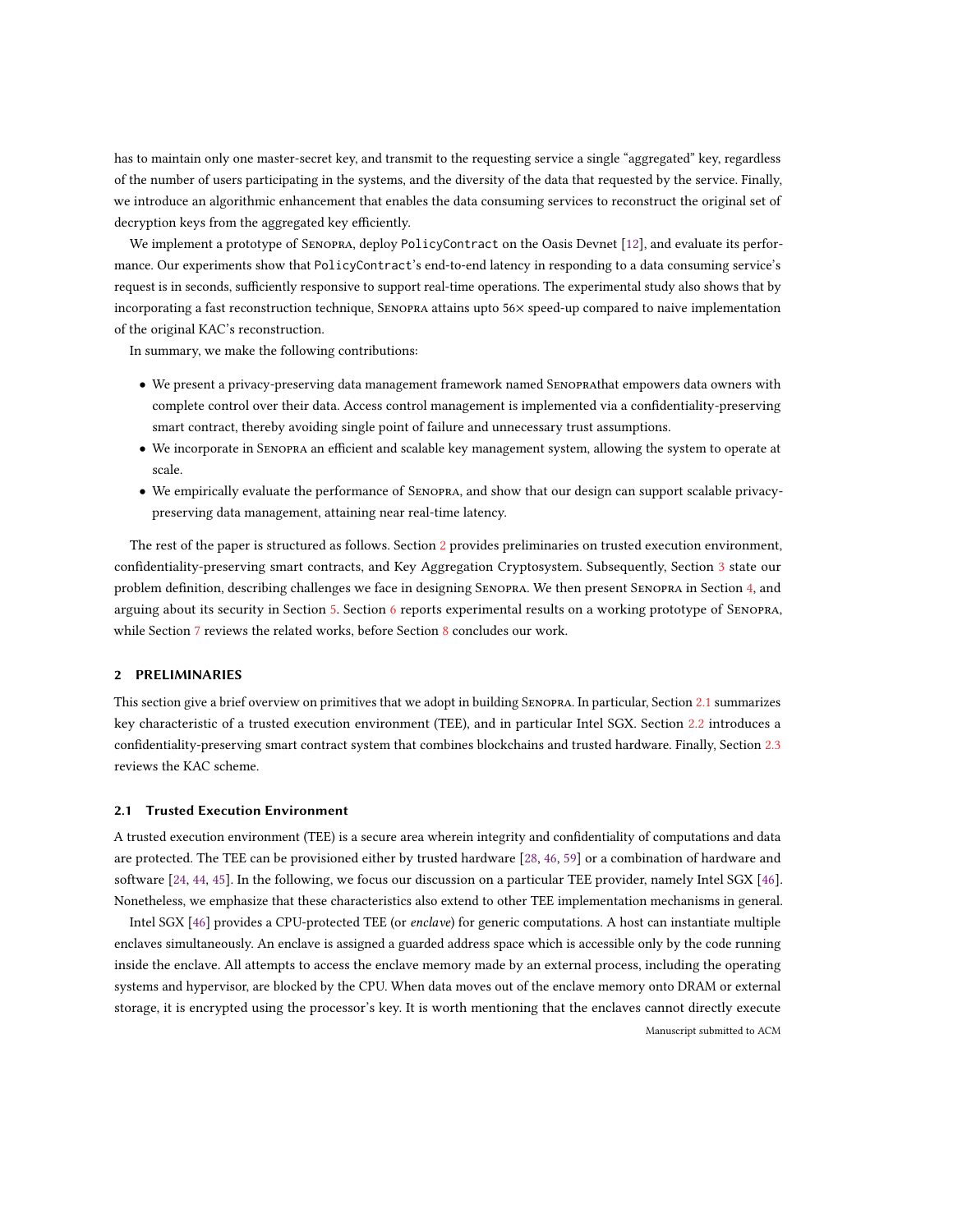OS-provided services such as I/O or networking, and thus have to rely enclave boundary interface communicate with the OS or untrusted application that services OS-provided functions.

Intel SGX enables attestation mechanisms via which one can verify if a specific enclave has been correctly instantiated [\[19\]](#page-19-13). More specifically, after being instantiated, the enclave in question requests the CPU to compute a its measurement (i.e., the hash of its initial state). The measurement is then signed using CPU's private key under the Enhance Privacy ID (EPID) scheme [\[38\]](#page-20-13). A remote user obtaining the signed attestation verifies the signature using Intel's Attestation Service (IAS), and compares the measurement against a known value to determine the enclave's correct instantiation. Attestation mechanisms also allow the validator and the attesting enclave to establish a secure, authenticated channel via which sensitive data and application secrets can be communicated.

Intel SGX supports data sealing, a mechanism via which the enclave can securely persist its state onto non-volatile memory. The enclave first requests the CPU for a enclave-specific key, it then uses such key to encrypt data before storing it on persistent storage. Data sealing mechanism guarantees that the sealed data can only be accessed by the enclave that sealed it.

#### <span id="page-3-0"></span>2.2 Confidentiality-Preserving Smart Contract Execution

**Smart Contract.** A smart contract (or contract) is an "autonomous agent" encoded in a decentralised blockchain. Once successfully created, a contract is uniquely identified by a contract address. A contract features a predefined executable code, and has its own storage. A contract can manipulate its state (e.g., variables, or data contained in its own storage) similar to a traditional imperative program. One can invoke a contract execution by sending a transaction to the contract address. Such transaction typically includes input data for the invocation, and a transaction fee paid for the execution.

Due to the decentralization nature of the blockchain, a contract execution (i.e., its computation and the computation result) is replicated across a network of participants (or miners) who reach agreement on the contract's state. Public blockchains, such as NEO [\[11\]](#page-19-14) or Ethereum [\[3\]](#page-19-15), implement full replication on all nodes, providing high level of fault tolerance at a cost that is orders of magnitude higher than conventional cloud computing platforms like AWS EC2 [\[1\]](#page-19-16). In addition, these platforms require the contract state and user input to be publicly visible, lacking privacy and confidentiality protection that sensitive application may requires.

Indeed, there are various applications that could benefit from a combination of decentralization and confidentiality protections. For instances, credit scoring industry attracts an annual revenue exceeding ten billions  $\mathrm{USD}^1$  $\mathrm{USD}^1$ , but is concentrated among a few bureaus. This renders the industry prone to single point of failures and trustworthiness issues. Other prominent examples include private data sharing, health care analytics, voting and auctions applications. The above mentioned usecases motivate a decentralized confidentiality-preserving smart contract system.

Confidentiality-Preserving Smart Contract. Cheng et al. [\[25\]](#page-19-8) propose a confidentiality-preserving smart contract system, called Ekiden, which leverages TEE for private contract execution. A confidential smart contract in Ekiden is similar to a traditional smart contracts in many ways, but features two distinguished properties. First, the contract code is executed inside an attested TEE that generates attestations proving the correctness of the code execution and state updates. This enables confidential transactions, as users can interact with the contract via a secure channel. Second, the contract's private state and data remain encrypted outside of the TEE, inaccessible to the public. The encryption key is contract-specific, and is only known to the TEE. This gives the contract an absolute control over its private state,

<span id="page-3-1"></span> $\overline{1}_{\text{http://clients1.ibisworld.com/reports/us/industry/ataglance.aspx?entid=1475}$  $\overline{1}_{\text{http://clients1.ibisworld.com/reports/us/industry/ataglance.aspx?entid=1475}$  $\overline{1}_{\text{http://clients1.ibisworld.com/reports/us/industry/ataglance.aspx?entid=1475}$ 

Manuscript submitted to ACM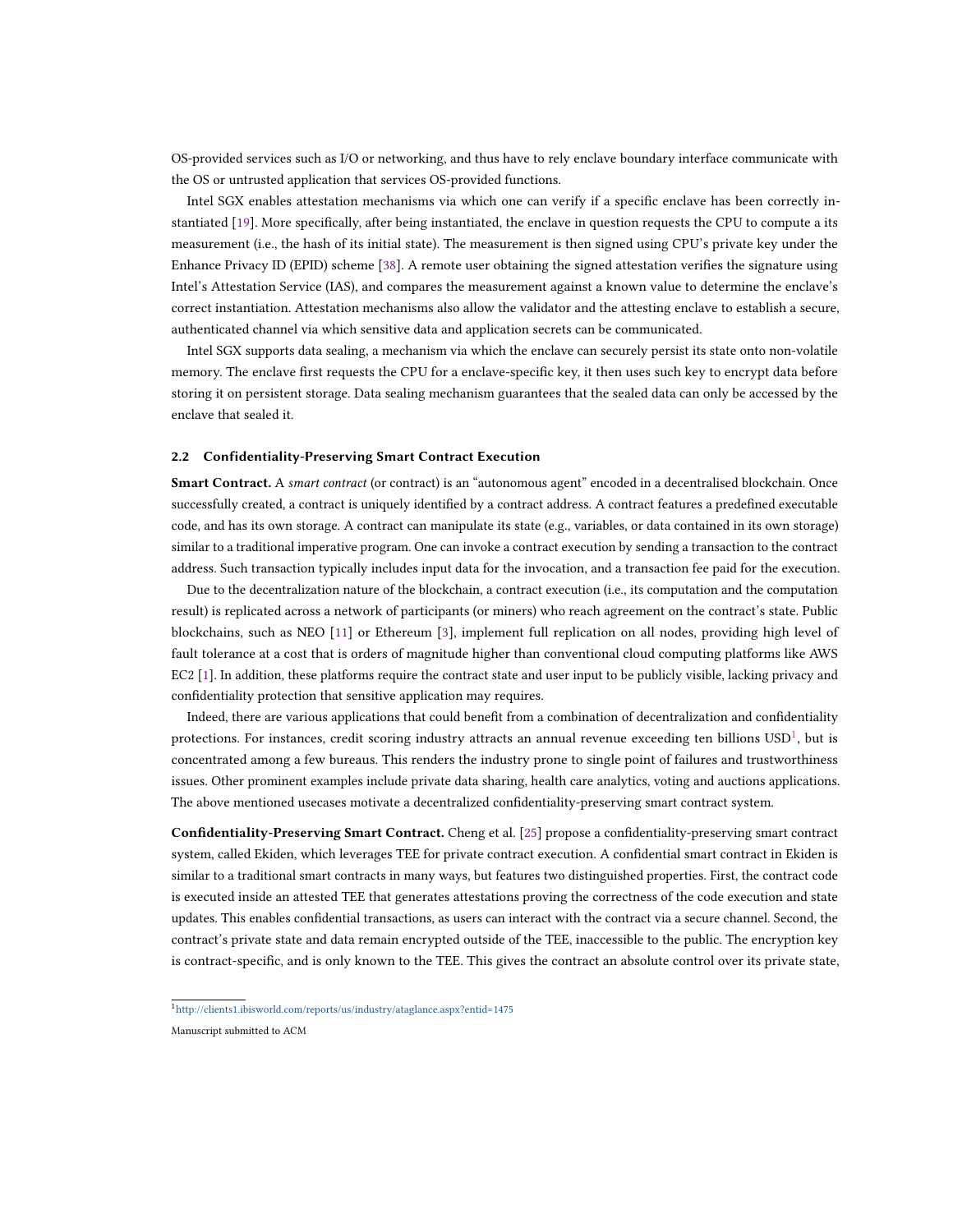allowing it to dictate a policy under which the protected data is shared with other party (e.g., how, when and to whom the data is released).

Ekiden architecture decouples blockchain consensus from contract execution, allowing the system to scale horizontally. To enable fault-tolerance, it suffices to replicate the contract execution (and its state) on a few TEE-enabled compute nodes, as opposed to the entire network of miners as in public blockchain. This does not compromise the security, for integrity of contract execution has already been accounted for by the TEE-generated attestations. The Oasis  $\text{Lab}^2$  $\text{Lab}^2$ implements Ekiden architecture in its Oasis Platform.

Recall that contract's private state and data are encrypted using a contract-specific key known only to the TEE, replicating the contract execution on different TEE-enabled compute nodes entails a careful key management procedure that guarantees the availability of the key in the event of TEE failure or compute nodes leaving the network. To facilitate the key management, each compute node maintains a key manager service inside a TEE. All key managers share a master key k<sub>master</sub>. A newly instantiated key manager may retrieve k<sub>master</sub> from existing key managers, the latest list of the latter is maintained on the blockchain. Communication between key managers is protected via secure and authenticated channels established through remote attestations. All contract-specific keys are encrypted using  $k_{master}$ , the resulting ciphertext are stored on the blockchain. The key manager TEE enforces contract-level key isolation, wherein a contract-specific key  $k_i$  of contract  $\mathcal{E}_i$  is only accessible to contract TEEs with identity  $\mathcal{E}_i^3$  $\mathcal{E}_i^3$ .

# <span id="page-4-0"></span>2.3 Key Aggregation Cryptosystem

Key-Aggregate Encryption (KAC) [\[26\]](#page-19-9) is a public key cryptosystem that supports flexible delegation wherein any subset of ciphertexts (encrypted under the same public key  $PK$ ) can be decrypted using a constant-size decryption key. Such decryption key can only be generated by a party who owns the master-secret key SK corresponding to PK. More specifically, given a plaintext x and an index  $i \in [1, n]$ , one can encrypt x under the public key PK to obtain a ciphertext  $c_i$  that is associated with the index  $i$ .

Subsequently, given any set of indices  $S \subseteq \{1, 2, \ldots, n\}$ , a party who holds a master-secret key SK can generate single constant-size decryption key  $K_S$  that can be used to decrypt any ciphertext  $c_i$  whose index i belongs to the set S. In addition,  $K_S$  must not reveal any information about SK, nore any ciphertext  $c_j$  whose index j does not belong to the set S. KAC's security is based on the decisional Bilinear Diffie-Hellman Exponent problem (BDHE)[\[22\]](#page-19-17).

This KAC cryptosystem comprises of five basic polynomial-time algorithms, namely Setup, KeyGen, Encrypt, Extract and Decrypt:

- param  $\leftarrow$  SETUP(1<sup>A</sup>, n): Given security parameter  $\lambda$  and the number of ciphertext indices n, the *Setup*() algorithm randomly picks a bilinear group  $\mathbb{G}$  of prime order p where  $2^{\lambda} \le p \le 2^{\lambda+1}$ , a generator  $g \in \mathbb{G}$  and a random number  $\alpha \in_R \mathbb{Z}_p$ . It then computes and returns  $param = \langle g, g_1, g_2, \cdots, g_n, g_{n+2}, \cdots, g_{2n} \rangle$  where  $g_i = g^{\alpha^i}$ .
- ( $PK, SK$ )  $\leftarrow$  KEYGEN(): The algorithm picks a value  $\gamma \in_R \mathbb{Z}_p$ , and outputs the public and master-secret key pair:  $(PK = v = g<sup>\gamma</sup>, SK = \gamma).$
- $\zeta \leftarrow \text{Encexpr}(PK, i, x)$ : Given a public key PK, an index  $i \in \{1, 2, ..., n\}$  and a message  $x \in \mathbb{G}_{\mathbb{T}}$ , the Encrypt() algorithm picks  $t \in_R \mathbb{Z}_p$  uniformly at random. It then computes and returns a ciphertext  $\zeta = \langle g^t, (vg_i)^t, x \rangle$  $e(g_1,g_n)^t$ .

<span id="page-4-1"></span><sup>2</sup><https://www.oasislabs.com/>

<span id="page-4-2"></span> $3$ The contract TEE's identity is the hash of the contract code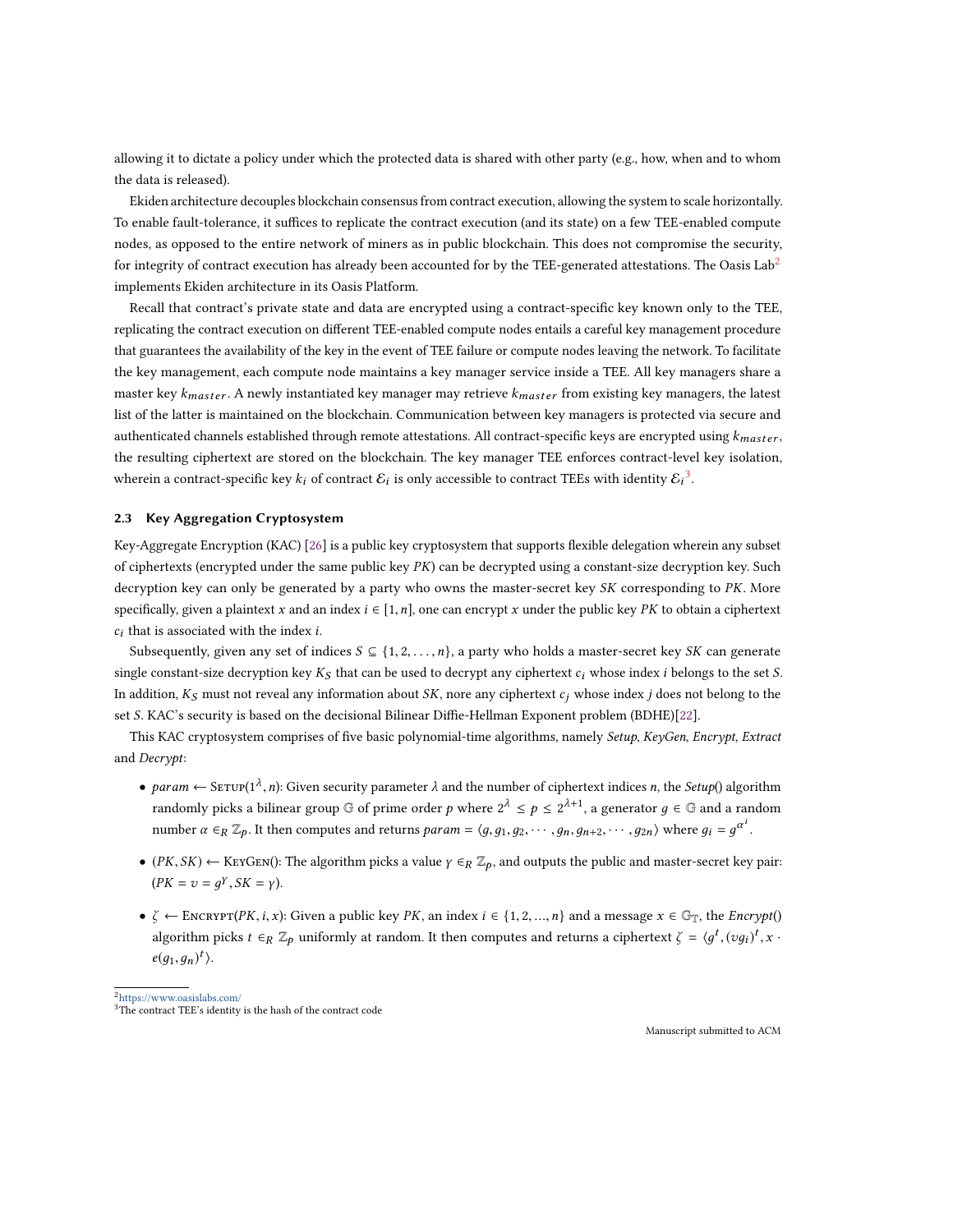- $K_S \leftarrow \text{EXFACT}(SK, S)$ : Given a set S of indices j's and the master-secret key SK, the Extract() algorithms outputs the aggregated decryption key  $K_S = \prod_{j \in S}$  $\prod_{j\in S}g_{n+1-j}^y$ .
- $\{x, \perp\} \leftarrow$  DECRYPT $(K_S, S, i, \zeta = \langle c_1, c_2, c_3 \rangle)$ : If  $i \notin S$ , the *Decrypt*() algorithm outputs  $\perp$ . Otherwise, it returns the plaintext  $x = c_3 \cdot e(K_S \cdot \rho, c_1) / e(\hat{\rho}, c_2)$  where  $\rho = \prod_{j \in S, j \neq i} g_{n+1+i-j}$  and  $\hat{\rho} = \prod_{j \in S} g_{n+1+i-j}$  $\prod_{j \in S} g_{n+1-j}$

The aggregated key  $K_S$  consists of one group element. As such, its size depends only on the security parameter  $\lambda$ . In another word, the size of the aggregated key  $K_S$  does not depends on the number of indices n, or the cardinality of the index set S. On the other hand, decrypting cost for each ciphertext grows proportionally to the cardinality of S. In particular, given a set of ciphertext C whose indices form an index set S, and the aggregated key  $K_S$  corresponding to S, decrypting each ciphertext  $c \in C$  requires  $O(|S|)$  group operations. This translates to a cost of  $O(|S|^2)$  group operations to decrypt the entire ciphertext set C.

# <span id="page-5-0"></span>3 PROBLEM STATEMENT

In this section, we state the problem of protecting data privacy while still enabling data utility in IoT context. Section [3.1](#page-5-1) gives an overview of privacy guarantees our design seek to offer, and challenges in achieving our goal. Next, Section [3.3](#page-7-0) specifies the adversary model we consider. Finally, we introduce a baseline solution and analyze its shortcomings so as to motivate and justify the design choices that we make in constructing Senopra.

# <span id="page-5-1"></span>3.1 Problem Overview

Our work seeks to provision a data management framework that reconciles data privacy and utility. The framework enables an interaction between *data owners* and *data consumers*, wherein the former allows the latter to "use" their data for some specific tasks such as analytics or training of machine learning models, subject to the trust assumptions made between them. Our framework abstracts away from details of these trust assumptions, rather focusing on enforcing the access control requirement resulted from such trust assumptions.

The data management framework comprises of the following main components, namely sensors, encrypted storage, policy agent and data consuming services. Figure [1](#page-6-0) depicts an overview of the framework architecture and its workflow.

- Sensors are IoT devices that are capable of capturing and pre-processing users' information, as well as sending and receiving data. The required pre-processing operations are lightweight, for examples AES [\[37\]](#page-20-14) or SHA-2 [\[23\]](#page-19-18). The sensors interact with physical environment to capture users' information in real-time. The captured data are then encrypted using data owner-specific key before being sent off to be persisted on a storage.
- Encrypted storage is a key-value store that maintains the protected sensitive data. The framework is agnostic to the implementation details of the key-value store (e.g., LevelDB [\[9\]](#page-19-19), RocksDB [\[15\]](#page-19-20)). It is only assumed that the storage exposes two functions, which are put(k, v) and  $get(k)$ . The former persists the data contained in v, indexing it by k, while the latter retrieves data that is indexed by k if it has been persisted earlier.
- Policy agent enforces the access control policy set forth by data owners with respect to their sensitive data. It acts as a gateway via which eligible data consuming services could gain access to the protected data. In addition to the access control rules to be applied on the protected data, the policy agent also keeps track of the data pointers, and its decryption key materials. Given a data request from a data consuming service, the policy agent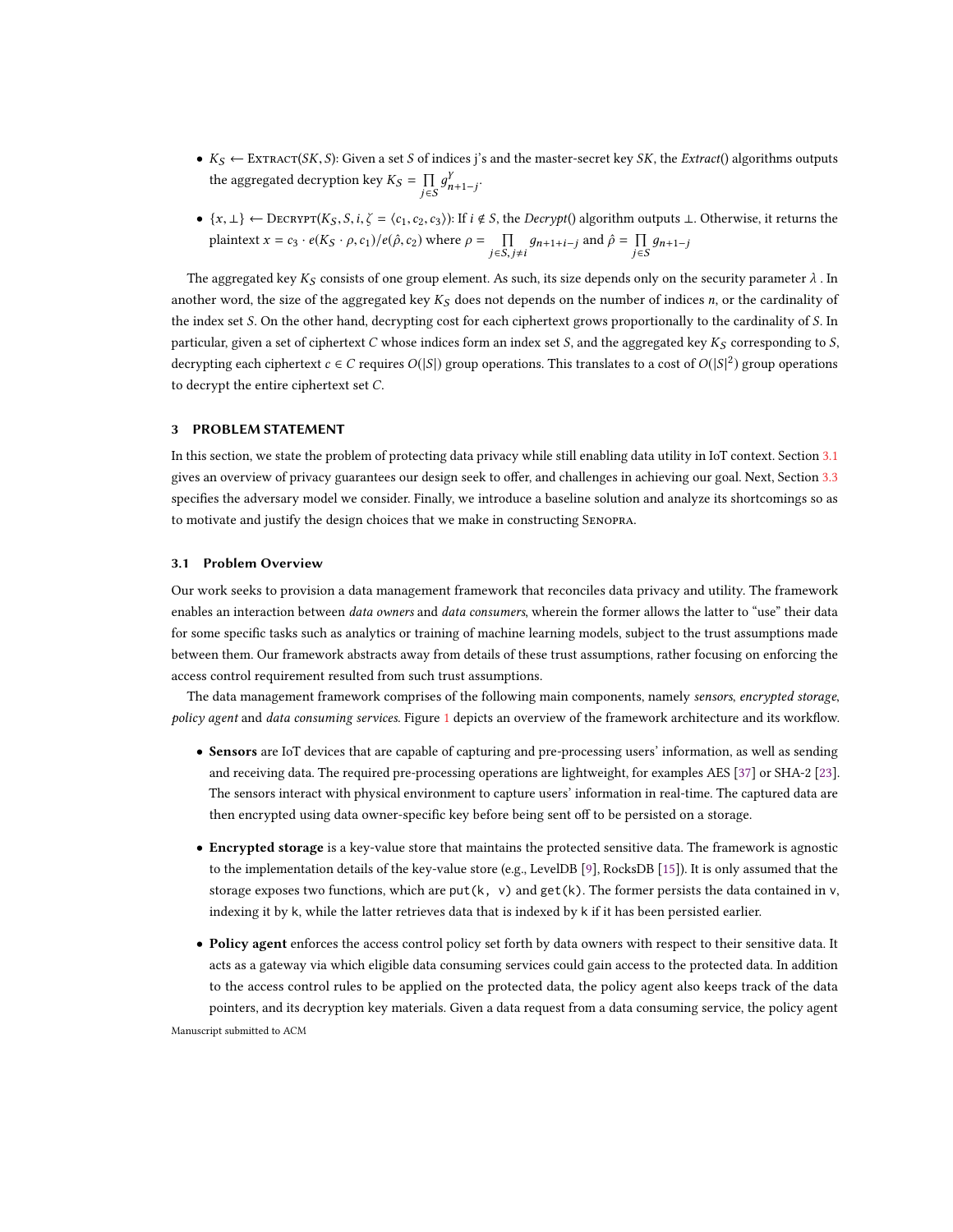<span id="page-6-0"></span>

Fig. 1. An overview of a privacy-preserving data management framework.

first attests the eligibility of the service against the access control restrictions $^4$  $^4$ . Upon successful verification, it communicates the pointer and the decryption key for the requested data to the requesting service in a secure manner.

• Data consuming services are programs belong to the data consumer, and wish to access the protected data. It is assumed that the service's program specification is known a priori, based on which data owners decide whether they should grant the service access to their data. The data consuming services are required to feature attested execution (i.e., they are able to prove that their execution correctly follow the predetermined program specifications). In practice, this can be realized by implementing the data consuming program inside a TEE that offers remote attestation, such as SGX enclave [\[46\]](#page-20-9). Upon receipt of the pointer and the decryption key for the requested data, the services retrieved encrypted data from the storage, and decrypt the data using the decryption key.

## <span id="page-6-2"></span>3.2 Goals

In designing a privacy-preserving data management framework, we seek to attain the following goals:

- Data Ownership: The framework ensures that data owners have absolute control over their data. Services that require access to the protected data must seek permissions from the data owners. These permissions are codified into an access control policy. The data owner is the sole entity that could alter the access control policy, either to grant new services access to her data, or to revoke access previously granted.
- Fine-grained Access Control: The access control policy should support fine granularity, allowing the data owner to share any subset of her data. Data to which access is not explicitly granted by the data owners should remain confidential.
- Autonomous Access Control Management: The access control management must be implemented as a smart contract whose execution is autonomous and decentralized, so as to avoid single point of failure and unnecessary involvement of a trusted third party.
- Confidential policy agent: The access policy internals (e.g., the white-list of permitted services) must be kept confidential. Requesting services only learn whether they are granted access permissions, but not the criteria by which the policy agent's decisions are made.

<span id="page-6-1"></span><sup>4</sup>The eligibility criteria include not only the requesting service's function execution, but also mechanism by which it handles the data's decryption key Manuscript submitted to ACM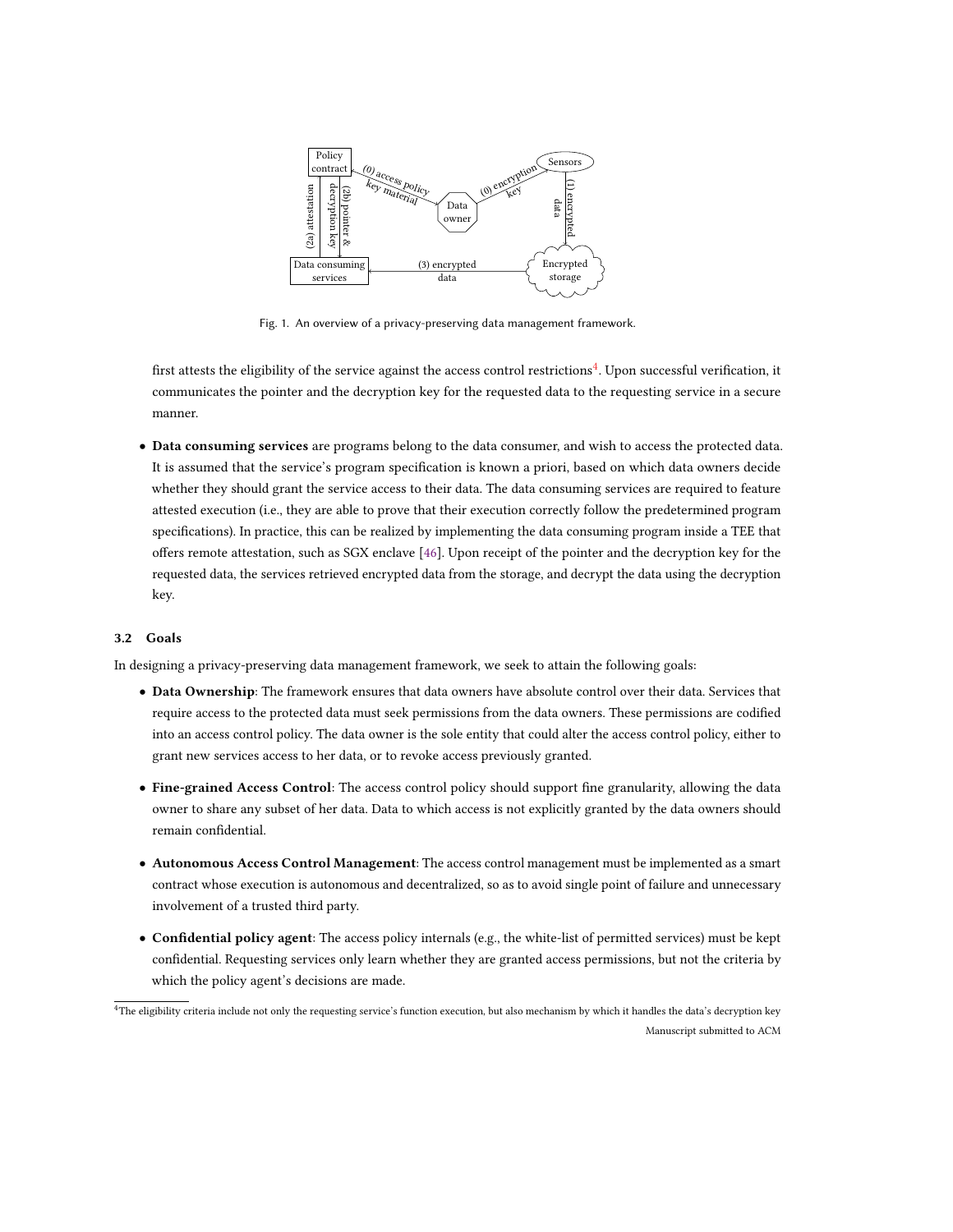• Efficiency and Scalability: As the sensors can be operating on low-powered devices, it is important to keep their computation load. Moreover, the framework should support a large number of data owners and services, wherein each data owner may specify different access control policy with respect to different service and subset of her data.

The resulting framework incorporating all the aforementioned goals will allow privacy-preserving data management at scale. Throughout the rest of the paper, we shall use the following running example to motivate and illustrate our design.

Running Example. Let us consider activity tracking, wireless-enabled wearable devices. Such a device captures various information of its user (i.e., individual that wears the device) such as her heart rate, number of steps walked or climbed, calories burned, routes traveled and locations visited during her daily routines. A fitness service provider (which might be a party independent from the wearable device manufacturer) would like to exploit data captured by the wearable devices to construct a machine learning model that facilitate exercise recommendations or workout personalisations. In order to attain high accuracy, the model requires a training dataset comprising data records collected from numerous users. Due to privacy concerns, the users are only willing to share with the above-mentioned fitness service provider data regarding their heart rate and calories burned, but not the routes they traveled or locations they visited.

Under the framework described in Section [3.1,](#page-5-1) the wearable devices are the sensors, and the fitness service provider is the data consumer service. The storage that stores the data captured by the devices can be provided by the wearable device manufacturer, or a third party (e.g., Google Cloud Healthcare [\[7\]](#page-19-21)). Data breach incidents of major wearable device manufacturer and fitness service provider (e.g., Fitbit [\[6\]](#page-19-22) and MyFitnessPal [\[10\]](#page-19-23)) prompt the need for data encryption on the storage. Moreover, misuses of users' data by untrustworthy centralised party (e.g., Facebook Cambridge Analytica data scandal [\[5\]](#page-19-1)) incite a decentralized approach to implementing access control management.

## <span id="page-7-0"></span>3.3 System and Adversary Models

This sections details the trust assumptions and threat model considered in our design and security analysis.

Sensor Assumptions. We assume that the sensors capturing users' data are correctly manufactured and free of backdoor. In addition, we also assume that their software does not deviate from its pre-programmed logic, and that there exists mechanism that allows user to securely provision secret (e.g., encryption key) to the sensors. While we acknowledge that assumptions are strong, they are necessary in our work. Hardening the sensors and other IoT devices against backdoor or potential software vulnerabilities are an interesting and indepdent line of works [\[47\]](#page-20-15).

TEE Assumptions. A practical approach to implement attested execution for data consuming services and confidentiality-preserving smart contract is to leverage security properties offered by trusted execution environment (TEE). We assume that the mechanism provisioning the TEE (e.g., trusted hardware such as Intel SGX [\[46\]](#page-20-9) or Sanctum [\[28\]](#page-19-11)) is correctly implemented and securely manufactured. Recent attacks on SGX enclaves show potential threat to confidentiality, especially side-channel leakages [\[40,](#page-20-16) [56\]](#page-20-17). We discuss techniques to mitigate these attacks in Section [5.](#page-14-0)

Smart Contract Assumptions. To avoid involvement of a centralized party in implementing access control management, the access policy can be encoded into a smart contract whose executable code resides on a decentralised Manuscript submitted to ACM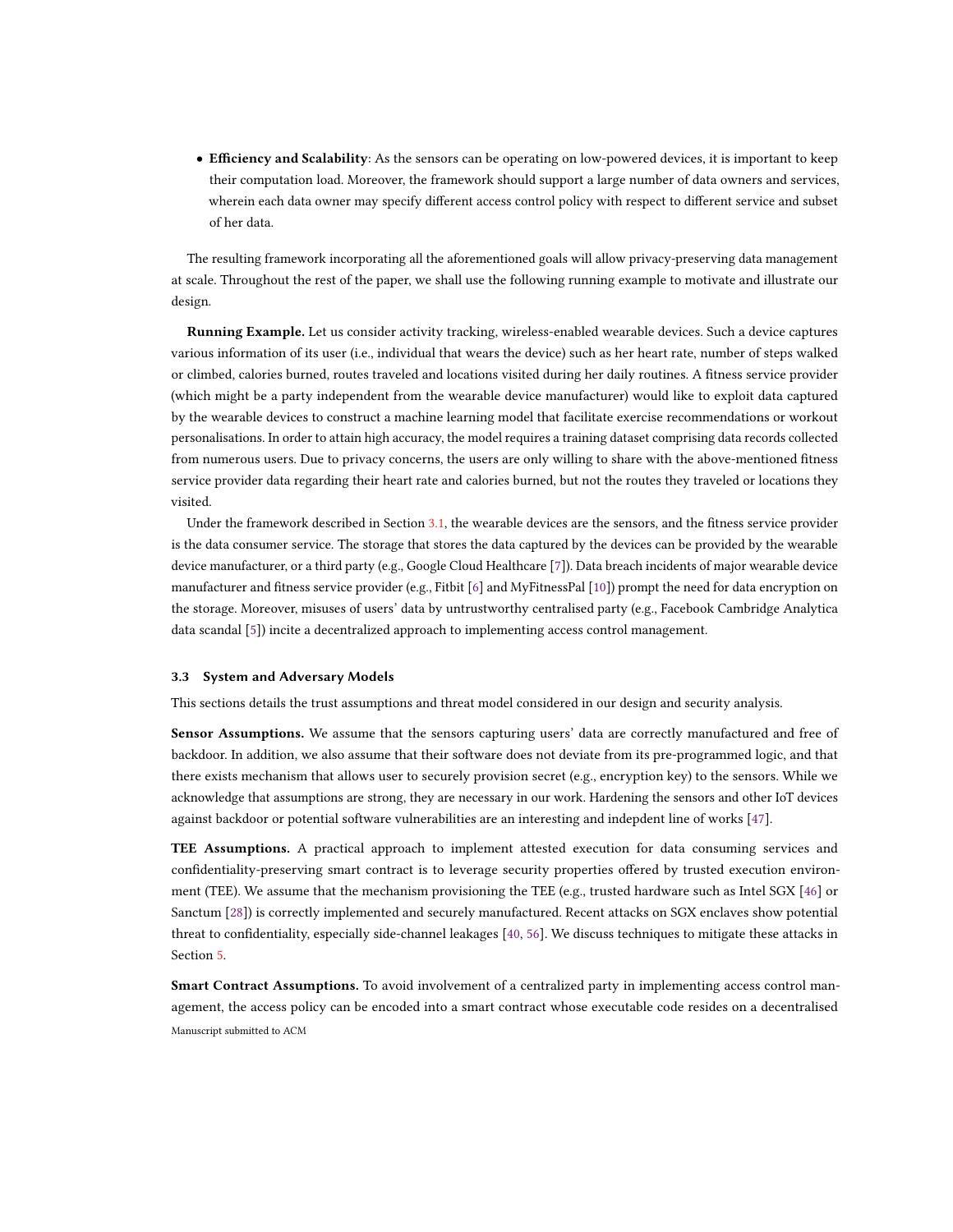blockchain. We assume that the blockchain is trusted for integrity and availability. In another words, it is assumed that smart contract faithfully follows its prescribed logic, and is constantly available.

Threat Model. In our security analysis, we pay our primary attention to an adversary whose main goal is to violate the *data ownership* property set forth in the framework. In particular, the adversary aim to bypass the access control policy specified by the data owner with respect to her data, so as to learn the content of the encrypted data without permission granted by the data owner.

We assume that the adversary can take control over the encrypted storage. Moreover, it can also pose as data consuming services, requesting access to different portions of the protected data. In this case, it is critical to ensure that the adversary cannot "collude" these requests to reveal additional information beyond the portions of data it is explicitly granted access to. Revisiting the running example in Section [3.2,](#page-6-2) if a data consuming service is granted access to heart rate information of user  $U_A$ , and calories burned of user  $U_B$ , then it must not be able to obtain heart rate information of user  $U_B$  or calories burned of user  $U_A$ . This guarantee is formally modeled under a notion of collusion resistance. We refer readers to [\[22\]](#page-19-17) for the formal model.

Nonetheless, we assume that the adversary is computationally bounded, and it cannot break the cryptographic primitives employed in our framework (e.g., encryption schemes such as AES and KAC, or EPID signature scheme). Further, the adversary is not able to subvert any security guarantee offered by the TEEs and the smart contract system. In addition, although we assume that sensors are trusted, in case an adversary manages to compromise or leak secrets a sensor holds, confidentiality of data captured by other sensors must not be compromised. Finally, we leave DoS attacks against the system beyond scope.

#### <span id="page-8-1"></span>3.4 Baseline Approach

We now describes a baseline approach to privacy-preserving data management. We then discuss limitations of the baseline approach, in so doing we identify challenges we face in achieving the goals specified in Section [3.2.](#page-6-2) The baseline approach may make additional assumptions beyond those mentioned in Section [3.3.](#page-7-0) We shall clarify them as needed.

Workflow. A user U first generates an encryption key sk uniformly at random, and securely provision the key to her sensor. For every data record  $x_i$  that the sensor captures, it encrypts x under key sk using a symmetric-key encryption scheme, such as AES [\[42\]](#page-20-18), obtaining  $c_i \leftarrow \text{Enc}(sk, x_i)$ . The ciphertexts are then stored at a cloud storage CS.

The baseline solution relies on a centralised, trusted party  $TP$  to serve the role of the policy agent<sup>[5](#page-8-0)</sup>. U informs  $TP$ on an access control policy of her data, and entrusts her secret key sk to TP. For simplicity, we assume that the data consuming program Prog can be uniquely identified by its measurement  $M_{Prog}(i.e.,$  the hash of its initial state). Hence, the access control policy simply contains measurements of programs that are eligible to access U's data.

To ensure confidentiality of the sensitive data during the data consuming program Prog's computation, Prog must run inside a TEE, in particular a SGX enclave. The SGX architecture supports remote attestation, allowing TP to attest correct substantiation of Prog enclave, and to establish a secure communication channel to the enclave. Upon successful attestation, TP checks Prog's measurement  $M_{Prog}$  against U's access control policy, and sends sk to the TP enclave via the secure channel if the access can be granted Prog enclave fetches the encrypted data from the storage CS. It then decrypts and processes the data inside the enclave. Once the computation finishes, Prog discards sk.

<span id="page-8-0"></span> $\frac{1}{5}$ This trust assumption regarding TP is not included in the system and adversary models specified in Section [3.3.](#page-7-0)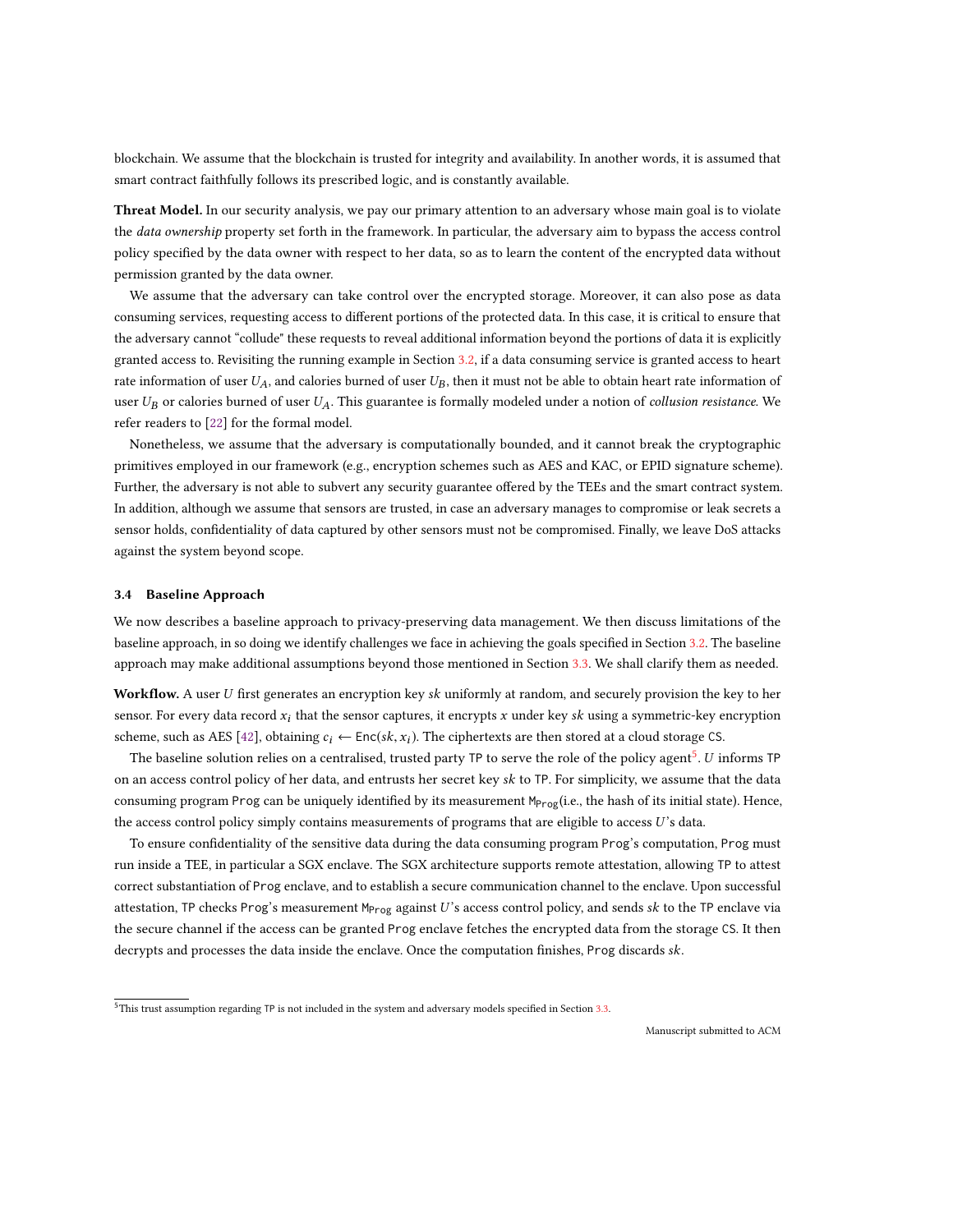Limitations. The baseline approach described earlier features two key limitations. The first limitation is that the trust assumption made upon the centralised policy agent TP significantly weakens the security of the system. Indeed, TP becomes a single point of failure in the system. Moreover, the trustworthiness of TP should not be taken for granted without questions. Various incidents have demonstrated devastating consequences of placing too high a stake in a single hand [\[5,](#page-19-1) [6\]](#page-19-22). Nonetheless, "decentralizing" the role of TP by leveraging public smart contract platforms such as Ethereum [\[3\]](#page-19-15) or NEO [\[11\]](#page-19-14) is not trivial, as these platforms do not (yet) offer any privacy protection for the smart contract's data. Naively implementing TP as a smart contract would expose all decryption keys on a public ledger, defeating the privacy and data ownership protections. Zyskind et al. [\[61\]](#page-20-4) proposed a similar platform wherein the smart contract system only handles pointers to the data, while decryption keys are shared directly between the users and the data consumers. It is unclear, nevertheless, how the shared keys, and by their extension, accesses to the encrypted data, can be efficiently revoked.

The second limitation of the baseline approach lies in its key management. Recall each data owner generates a unique key for her sensor, the number of keys that the policy agent has to manage grows proportionally with the number of data owners. To further exacerbate the issue, a data owner may use different keys to encrypt different data types. Repeating our running example, a user can configure her wearable device to encrypt her heart rate information, number of steps climbed, calories burned, and locations visited with different keys. In situation where a data consuming service acquires access to data records (e.g., heart beat and calories burned) of numerous users, the number of keys to be communicated between the policy agent and the data consuming service is significant.

## <span id="page-9-0"></span>4 SENOPRA DESIGN

This section presents Senopra– a privacy-preserving data management framework that augments the baseline approach introduced in Section [3.4](#page-8-1) with confidentiality-preserving smart contract [\[25\]](#page-19-8) and KAC [\[26\]](#page-19-9), thereby addressing the baseline approach's limitations. Section [4.1](#page-9-1) details how we implement the policy agent in a decentralised and secure manner by leveraging confidentiality-preserving smart contract, while Section [4.3](#page-12-0) discusses Senopra's approach to handle key management efficiently at scale.

#### <span id="page-9-1"></span>4.1 Decentralized & Confidentiality-Preserving Policy Agent

Senopra sidesteps the trust assumption that the baseline approach makes upon the policy agent by codifying its logic into a confidentiality-preserving smart contract, called PolicyContractwhose logic is described in PseudoCode [1.](#page-10-0) On the one hand, the smart contract operates "autonomously" and its execution integrity is enforced by consensus protocol. This ensures that the policy agent never deviates from its prescribed protocol, faithfully enforcing the access control policy set forth by the data owners. On the other hand, PolicyContract keeps its internal state and private data (e.g., decryption key material) encrypted on-chain, only decrypting them when running inside a secure environment. Our description below is restricted to the most popular confidentiality-preserving smart contract platform called Oasis, but our design is applicable to other smart contract systems that provide similar capabilities and security guarantees.

Confidential private state. The contract maintains two private variables, namely keyMaterials and ACPolicy. The former consists of key materials used to devise decryption keys for eligible data consuming services, while the latter records data owners-defined access control policy. Notice that both variables are marked confidential using the private modifier. With Oasis platform, the private modifier states that the value of marked variables is not only inaccessible through transactions, but also stored encrypted on the blockchain, thereby preventing any node/worker to read it. Manuscript submitted to ACM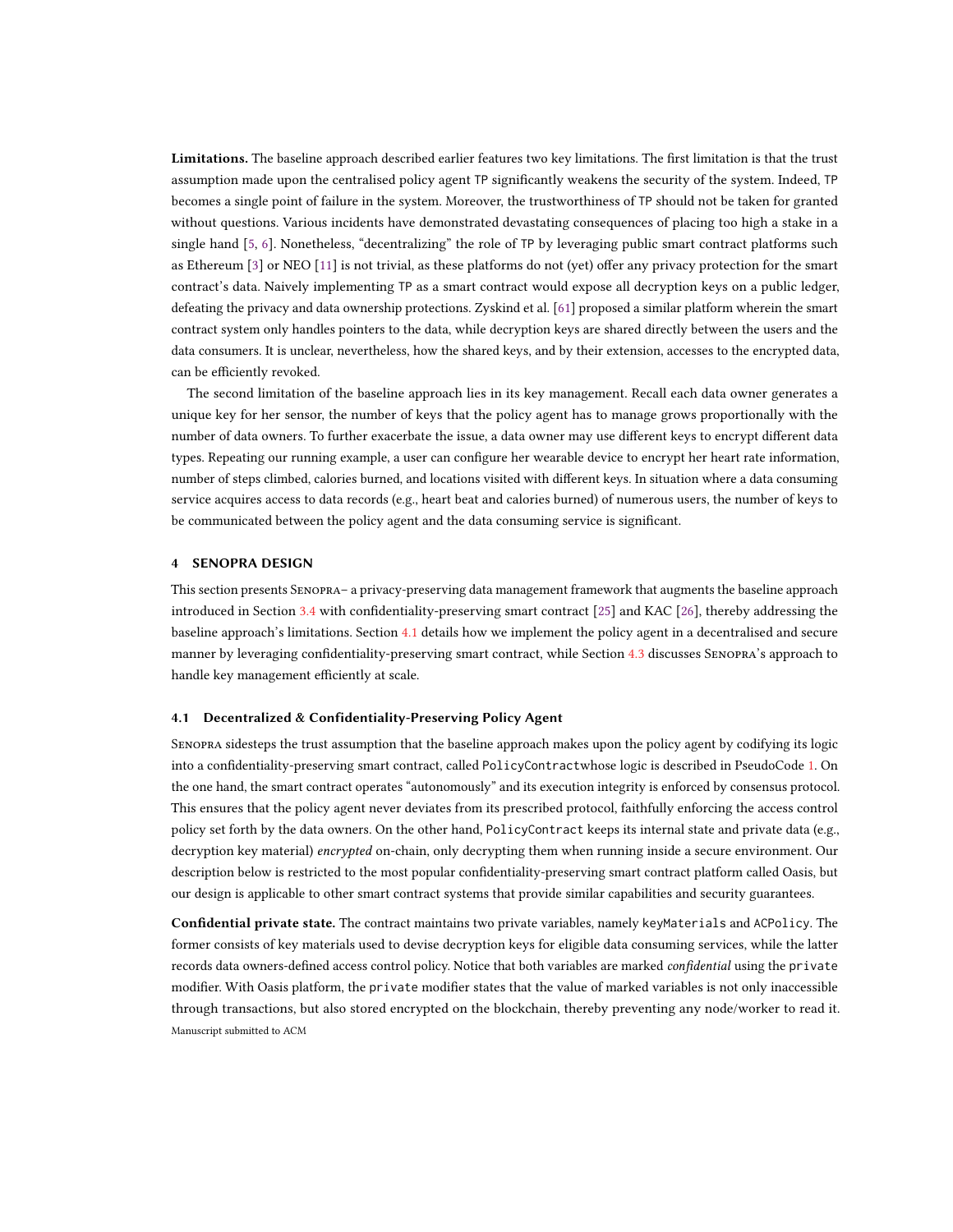## <span id="page-10-0"></span>PseudoCode 1 PolicyContract

```
private keyMaterials;
private ACPolicy;
procedure SETPOLICY(pk_{II}, k, w1)if Owner(k) = null then
        Owner(k) = pk<sub>U</sub>;if Owner(k) = pk_{II} then
        ACPolicy.Update(k, wl);
procedure HANDLEDATAREQUEST(AttCert<sub>Prog</sub>, k)
    M<sub>Prog</sub> ←GetMeasurement (AttCert<sub>Prog</sub>);
    if isValid(AttCert<sub>Prog</sub>) ∧ M<sub>Prog</sub> \in ACPolicy[k] then
        GRANTACcess(AttCert<sub>Prog</sub>, k);procedure GRANTACCESS(AttCert<sub>Prog,</sub> k)
    dk ← getDecryptionKey(keyMaterials, k);
    pk_{Prog} \leftarrow getPK(AttCert_{Prog});channelID \leftarrow EstablishSecureChannel(pk_{Prog});Send(channelID, dk);
```
The latter requirement (i.e., being stored encrypted on-chain) differentiates Oasis from Ethereum and other platforms without confidentiality, wherein the private modifier only restricts access from transactions, but does not provide any confidentiality, for the value of the field is stored in plaintext on-chain [\[2\]](#page-19-24). These private variables are encrypted using contract-specific key which resides exclusively inside the contract TEE. TEE-enabled compute nodes that replicate execution of the same contract manage the contract-specific key via key manage enclaves at discussed in Section [2.2.](#page-3-0) Due to space contrainst, we refer readers to Oasis platform's specifications [\[2,](#page-19-24) [25\]](#page-19-8) for further details on confidentiality protection of contract's private state.

Setting Access Policy. Without loss of generality, the PolicyContract in SENOPRA identifies a data record v by its hash digest  $k = H(v)$ , where  $H(\cdot)$  is a cryptographic hash function [\[42\]](#page-20-18), a data owner U by her public key pk<sub>U</sub>, and a data consuming program Prog by its measurement  $M_{Prog}$ . An access control policy for a data record with identifier k is simply a white list wl containing measurements of eligible data consumer services. U can set an access control policy her data by sending a transaction that invokes PolicyContract's SETPOLICY function with appropriate payload.

Attesting Data Consuming Service. Similar to the baseline approach, SENOPRA requires the data consuming service Prog to run inside an SGX enclave. The Prog enclave has its own (unique) public and private key pair ( pk<sub>Prog</sub>, sk<sub>Prog</sub>) generated uniformly at random during the enclave instantiation. Once Prog enclave is instantiated, the data consumer (i.e., a party who runs Prog) obtains from the SGX processor Prog's remote attestation  $\pi_{\text{Prog}} = \langle M_{\text{Prog}}, \text{pk}_{\text{Prog}} \rangle_{\sigma_{TFF}}$ , in which M<sub>Prog</sub> is the enclave's measurement, and  $\sigma_{TEE}$  is a group signature signed by the processor's private key under the Enhance Privacy ID (EPID) scheme. The attestation  $\pi_{\text{Prog}}$  substantiates the correct instantiation of the Prog enclave and its public key. Under the current SGX architecture, verifying  $\sigma_{TEE}$  requires involvement of the Intel's Attestation Service (IAS) [\[8\]](#page-19-25). Instead of requiring PolicyContract to contact the IAS to verify the remote attestation  $\pi_{\text{Prog}}$ , Senopra converts  $\pi_{\text{Prog}}$  into a publicly verifiable certificate, thereby allowing PolicyContract to verify the certificate internally. More specifically, the data consumer contact the IAS for verification of  $\pi_{\text{Prog}}$ , which then responds with AttCert<sub>Prog</sub> =  $\langle \pi_{\text{Prog}}$ , validity) $\sigma_{IAS}$ , in which  $\sigma_{IAS}$  is the IAS's publicly verifiable signature [\[14\]](#page-19-26), and validity flag indicates if  $\pi_{\text{Prog}}$  is valid.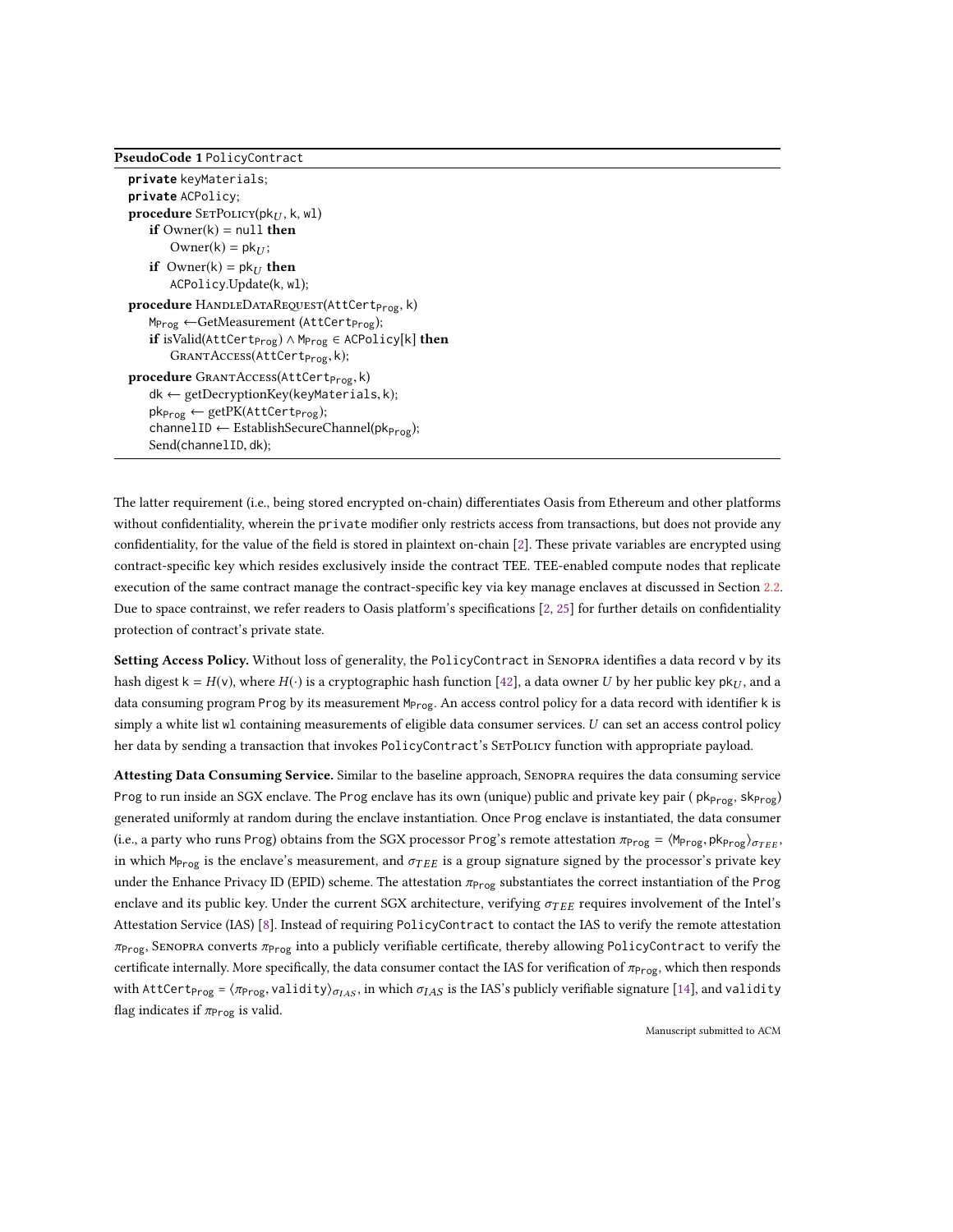<span id="page-11-1"></span>

Fig. 2. An overview of Senopra's KAC-incorporated scalable key management.

The attestation certificate AttCert<sub>Prog</sub> allows PolicyContract to attest correctness of and establish a secure channel to the Prog enclave. If Prog is eligible to access the requested data, PolicyContract derives a decryption key dk from its private data keyMaterials, and communicates dk to the Prog enclave via a secure channel established earlier. We discuss in the next section details on what constitutes keyMaterials and how the key derivation process is carried out so as to attain both efficiency and scalability in key management.

#### 4.2 Scalable Key Management

Recall that in the baseline approach, keyMaterials essentially comprises encryption/decryption keys of all data owners. In order to operate at scale, Senopra has to support several thousands, if not millions, of data owners. Given that each data owner register at least one key with the system, a trivial key management approach such as one featured in the baseline approach will yield a significantly large keyMaterials. This is undesired in Senopra, for and on-chain storage is expensive (e.g., storing 1KB of data (split into several blocks) costs 0.00128BTC on Bitcoin chain and 0.032 ETH on Ethereum chain<sup>[6](#page-11-0)</sup>, which is several orders of magnitude higher than conventional cloud computing platforms like AWS EC2). Moreover, when data consuming service acquires access to data records from numerous users, the number of keys communicated to the data consuming service is an important factor worthy of consideration.

Senopra incorporates KAC [\[26\]](#page-19-9) to attain scalability in key management. As introduced in Section [2.3,](#page-4-0) KAC allows flexible delegation wherein any subset of ciphertexts (encrypted under the same public key PK) can be decrypted using a constant-size decryption key, which is derived from the master-secret key SK associating with PK. By encrypting data owners' key under KAC and storing the encrypted keys along with the encrypted data, Senopra reduces the keyMaterials that PolicyContract must maintain to a single master-secret key SK. Moreover, PolicyContract can grant the data consuming service access to a large number of data records from multiple data-owners by issuing a single aggregated decryption key. In the following, we elaborate on this intuition.

For clarity of exposition, our discussion assumes that the the sensors use encrypt its captured data using AES encryption [\[42\]](#page-20-18), and refer to the encryption keys in use as AES keys. Figure [2](#page-11-1) depicts Senopra's approach to scalable key management via KAC.

During the system bootstrap, the PolicyContract execute KAC's SETUP() and KEYGEN() algorithms, obtaining a pair of public and master-secret key ( $PK, SK$ ). The contract keeps the master secret-key  $SK$  in its private keyMaterials variable, while putting the public key PK on an off-chain storage with integrity protection. After securely generating and provisioning the AES keys to the sensors, the data owners encrypt these keys under KAC, and store the ciphertexts of the AES keys at the storage CS (i.e., the same storage that their encrypted data are stored). We remark that each

<span id="page-11-0"></span><sup>6</sup><https://ethereum.stackexchange.com/questions/872/what-is-the-cost-to-store-1kb-10kb-100kb-worth-of-data-into-the-ethereum-block> Manuscript submitted to ACM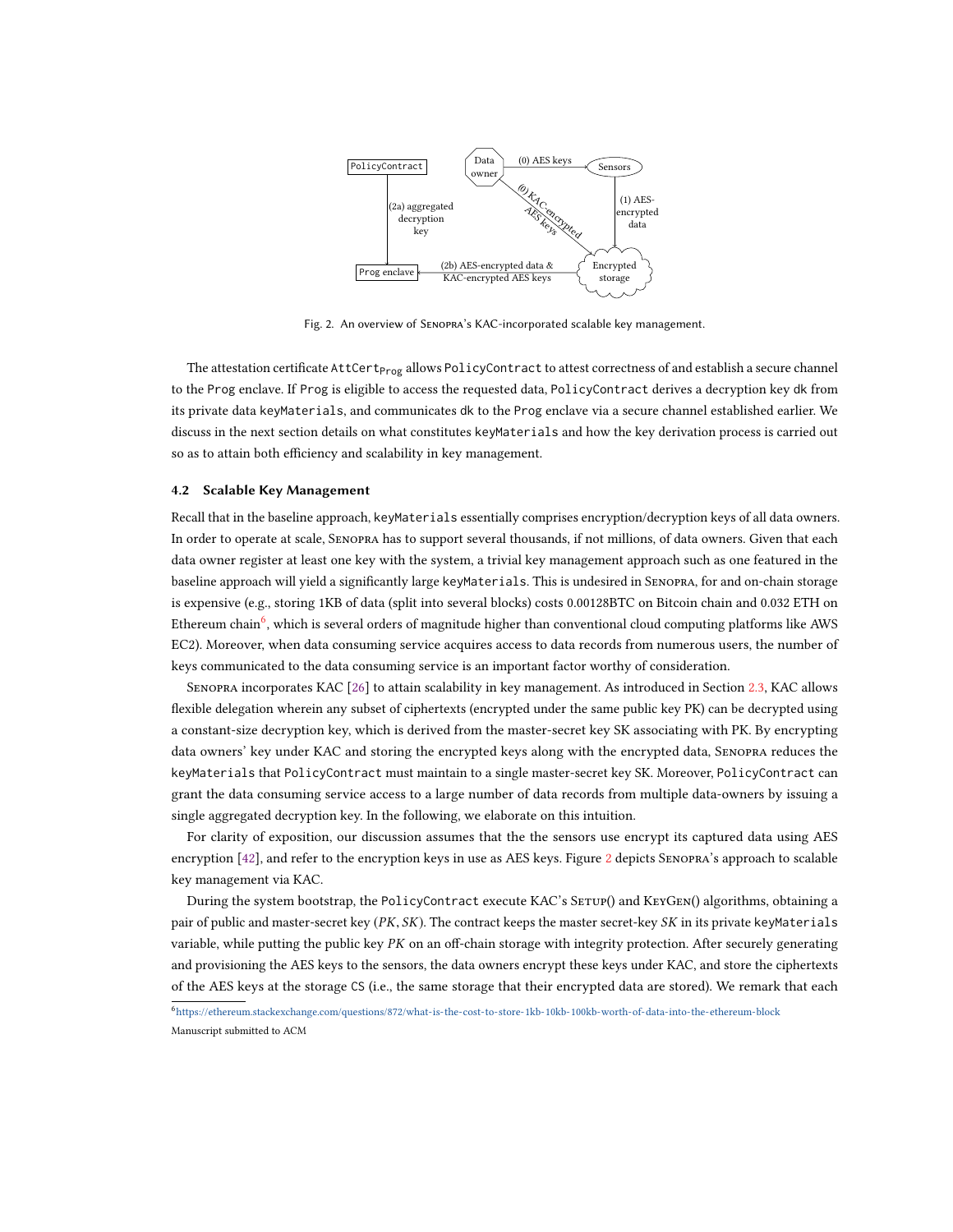ciphertext in KAC is associated with an index i, based on which the aggregated decryption key is computed. Here, it suffices to assume that each AES key is associated with a unique index. Section [4.3](#page-12-0) elaborates on how data owners derive these indexes.

Let us denote by EncryptedData a set of AES-encrypted data records that the PolicyContract is to grant the data consuming service Prog access to. The ciphertexts of the AES keys used to decrypt EncryptedData constitutes a set C. Let S be the set of indexes associated with ciphertexts in C. The PolicyContract derives the aggregated decryption dk by executing KAC's Extract() algorithm with inputs  $\langle SK, S \rangle$ . dk is then sent to the Prog enclave. In addition to the AES-encrypted data, the Prog enclave also fetches  $C$  from the storage CS. It then reconstructs the AES keys from  $C$  by repeatedly executing KAC's DECRYPT() algorithm with inputs  $\langle dk, S, i, c_i \rangle$  for every  $c_i \in C$  whose associated index is i. After obtaining the AES keys, the Prog enclave uses them to decrypt and process EncryptedData.

#### <span id="page-12-0"></span>4.3 Efficient Key Reconstruction

Incorporating KAC allows SENOPRA to keeps the size of both PolicyContract's keyMaterials and the amount of keys communicated to the data consuming program Prog small, regardless of the number of data owners or volume of data Prog acquires access to. This allows Senopra to operate at scale. Nonetheless, as we briefly mentioned in Section [2.3,](#page-4-0) the computational cost incurred by decrypting all encrypted keys in the set C is  $O(|C|^2)$ , assuming each ciphertext  $c_i \in C$  is associated with an unique index i (i.e.,  $|S| = |C|$ ). This poses a significant expense on Prog, for it has to C prior to accessing EncryptedData. We present in this section an algorithmic enhancement that reduces the decryption cost of C to  $O(|C|)$ , provided that the set of associated indexes S adheres to specific structures stipulated below.

Quadratic Key Reconstruction Cost. For clarity, let us revisit KAC's ENCRYPT and DECRYPT algorithms. On input  $\langle PK, i, x \rangle$  comprising the public key, the index i to be associated with the plaintext x, ENCRYPT returns:

$$
c_i \leftarrow \langle g^t, (vg_i)^t, x \cdot e(g_1, g_n)^t \rangle
$$

where v is essentially the PK,  $\langle g, g_1, g_i, g_n \rangle$  are drawn from the public parameter param, and t is chosen uniformly at random. On the other hand, given the input  $\langle d, S, i, c_i \rangle$  with  $i \in S$ , DECRYPT returns:

$$
x = c_{i[2]} \cdot e(K_S \cdot \rho_i, c_{i[0]})/e(\hat{\rho}, c_{i[1]})
$$

where

$$
\rho_i = \prod_{j \in S, j \neq i} g_{n+1+i-j}
$$

 $g_{n+1-j}$ 

and

j∈S While  $\hat{\rho}$  is independent of *i* and can be computed once and then reused for all ciphertexts in C,  $\rho_i$  is index specific, and its computation requires  $O(|C|)$  group multiplications (as  $|S| = |C|$ ). Consequently, decrypting all ciphertexts  $c_i \in C$ incurs quadratic overhead of  $O(|C|^2)$ .

 $\hat{\rho} = \prod_{i \in S}$ 

Key Observation. To reduce the cost of decrypting  $C$ , we exploit a key observation that should indexes in  $S$  bear a special recurrent relation, there exists an algorithm that computes all  $\rho_i$ s in linear time. To clarify this observation, let us consider an index set  $S = [1, m]$  for some m, observing a recurrent relation that  $S_{[i+1]} = S_{[i]} + 1$ ,  $\forall i \in [0, m-1]$ . Let us define  $\hat{g}_t$  and  $R_i$  as follows:

$$
\hat{g}_t = g_{n+1+t}
$$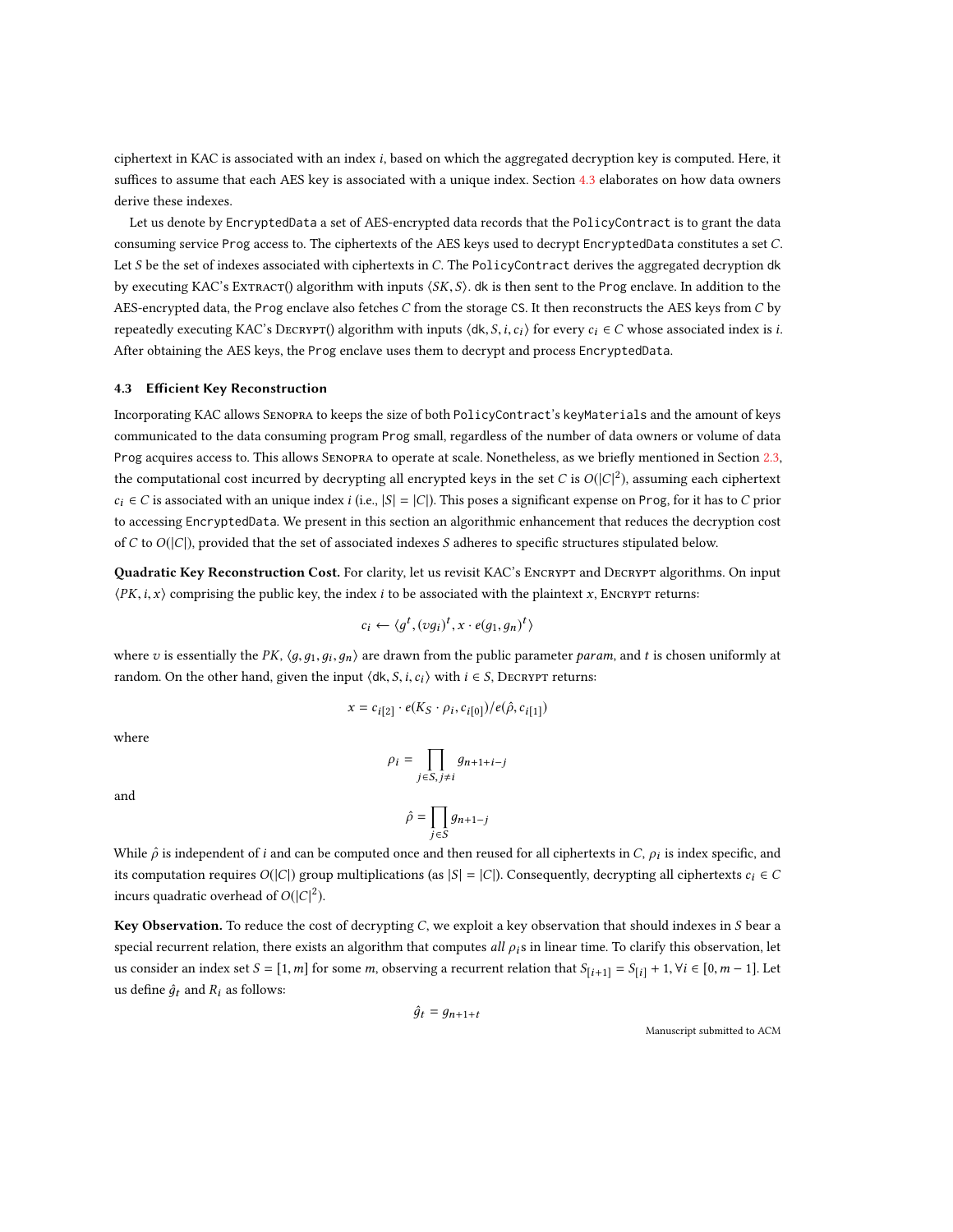$$
R_i = \prod_{j \in S} \hat{g}_{i-j}
$$

We can then rewrite  $\rho_i$  (where  $i \in S$ ) as  $\rho_i = \hat{g}_i^{-1}$  $R_i$ . By exploiting the recurrence relation:

$$
R_{i+1} = (\hat{g}_{i-m})^{-1} \cdot R_i \cdot \hat{g}_i
$$

we can obtain  $R_{i+1}$  from  $R_i$  using only two extra multiplications. This yields an algorithm that recursively computes all  $R_i$ s (and by their extensions  $\rho_i$ s and decryptions of ciphertexts in C) in linear time, thereby offering a significant speed-up over quadratic time incurred by an naive approach of computing all  $R_i$ s independently.

Index Pattern for Fast Reconstruction. We now generalise the key observation explained earlier, defining an index pattern that allows fast reconstruction. The original KAC construction [\[26\]](#page-19-9) assumes that indexes associated with the ciphertexts form an integer interval  $[1, n]$ . In another word, each index is assumed to be an integer. SENOPRA on the other hand, allows data owners to pick a d-dimensional point from a d-dimensional lattice L<sub>∆</sub> to serve as an index for their AES key, enabling the data owners to define their access control policy in finer-grained. For example, an AES key can be indexed by a three-dimensional point representing a 3-tuple ⟨ data owner's ID, data type, service type ⟩.

The d-dimensional lattice L<sub>∆</sub> is defined as L<sub>∆</sub> = [1, T<sub>1</sub>] × [1, T<sub>2</sub>] × ... × [1, T<sub>n</sub>], with bounds T<sub>1</sub>, T<sub>2</sub>, ..., T<sub>d</sub>. Put differently, an interval  $[1, T_k]$  represents possible values in L∆'s  $k^{th}$  dimension. A *d*-dimensional point  $p^d$  can be "flattened" into an integer  $p^1$  as follows:

$$
p^{1} = p_{1}^{d} \times \prod_{2}^{d} T_{j} + p_{2}^{d} \times \prod_{3}^{d} T_{j} + \ldots + p_{d}^{d}
$$

wherein  $p_k^a$  is the  $k^{th}$  dimension component of  $p^a$ .

A ciphertext set C can be decrypted in linear time  $O(|C|)$  if its corresponding index set S forms either a d-dimensional hyper-rectangle  $\mathcal{R} = r_1 \times r_2 \times \ldots \times r_d$  where each  $r_k$  is an interval in the  $k^{th}$  dimension of L<sub>∆</sub>, or a t-dimensional down-sampled lattice  $\mathcal{L} = \{\sum_{i=1}^{t} a_i v_i | a_i \in \mathbb{Z}\} \cap \mathbb{L}_{\Delta}$  where  $t \leq d$ , each of the  $v_i$  is a d-dimensional vector and the last  $\alpha$  is a d-dimensional vector and the last  $\alpha$  is a d-dimensional vector and th basis  $\{v_1, v_2, ..., v_t\}$  is independent. This is so because such the d-dimensional indices in such S, when being "flattened", would yield into an integer array that observe the recurrent relation described in the key observation.

Linear Key Reconstruction Time. We first discuss how data owners should index their AES keys so that the data consuming services could efficiently reconstruct the encrypted keys. To this end, Senopra identifies a set of common data types and services that are interested in accessing those data types. For example, in our running example, a fitness service provider is typically interested in data concerning users' physical activities, for examples calories burned, heart rate and routes travelled. Data owners are more likely to share calories burned and heart rate information, but are more conservative about revealing their trajectory due to privacy concern. SENOPRAthen suggests to a data owner U to encrypt all data records containing her calories burned and heart rate information with one AES key, while her trajectory information with another AES key. U then indexes the former with a three-dimensional point representing a 3-tuple  $\langle U$ 's ID, non-sensitive, FitnessService  $\rangle$ , and the former with  $\langle U$ 's ID, sensitive, TrustedService  $\rangle$  wherein only a select few, if not none, services are granted TrustedService label. With this approach, data records that are typically requested together would have their encrypted AES-keys observing the special index pattern described earlier. In particular, indexes associated with the AES-keys would form a d-dimensional hyper-rectangle.

Manuscript submitted to ACM

and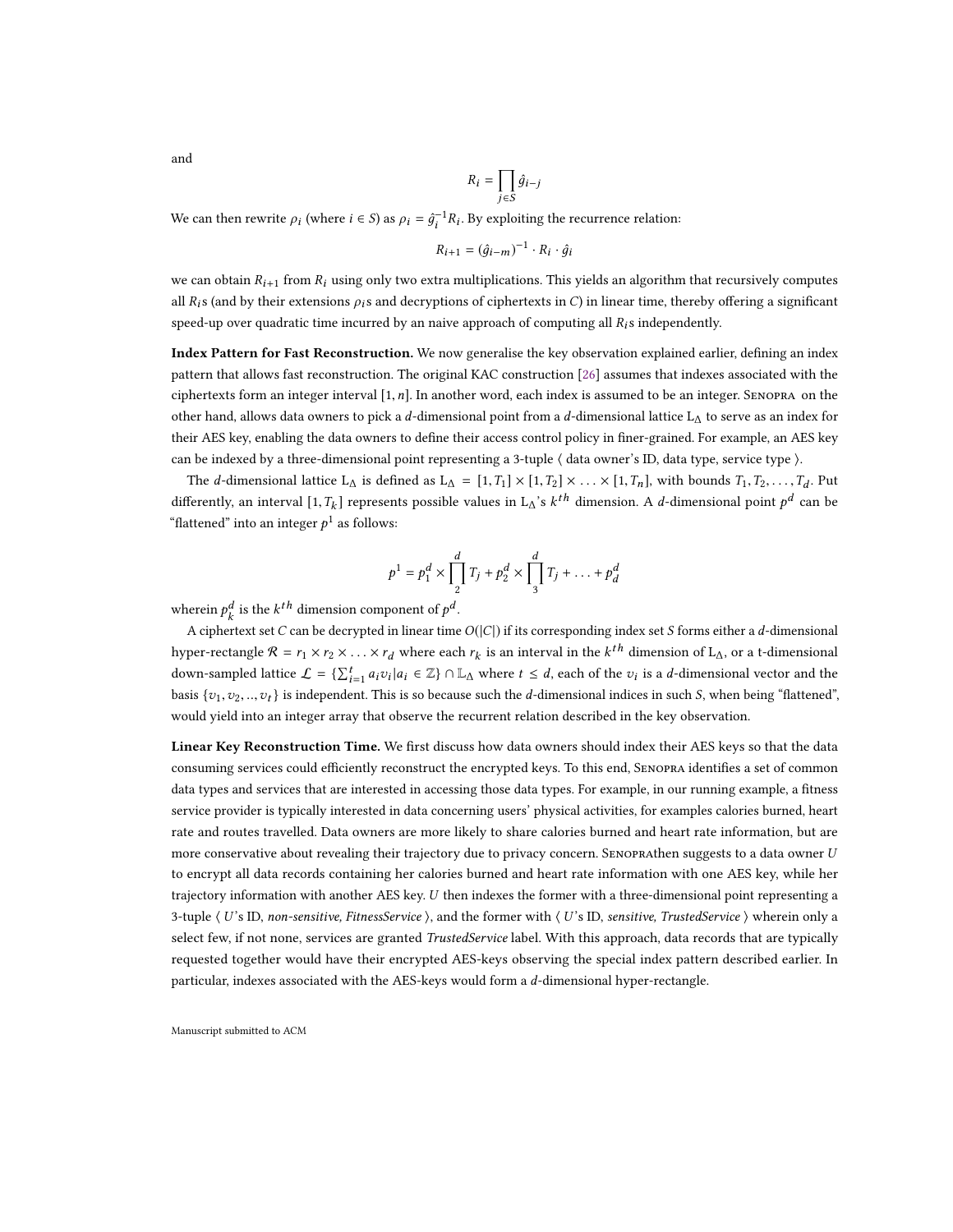We now explain how data consuming service efficiently reconstruct AES-keys whose indexes form a d-dimensional hyper-rectangle. Let us consider a two-dimensional lattice with bound n in both dimensions (i.e., L<sub>∆</sub> = [1, n] × [1, n], and a two-dimensional hyper-rectangle  $S = [1, m] \times [1, m]$ . As such, the indices are two-dimensional vectors. We denote by  $\sigma(x_1, x_2) = x_1(n-1) + x_2$  the function that maps two-dimensional point into an integer. Decrypting a ciphertext with the index  $(i_1,i_2)$  requires the following value:

$$
\rho_{(i_1, i_2)} = \prod_{(j_1, j_2) \in S, (j_1, j_2) \neq (i_1, i_2)} g_{n^2 + 1 + \sigma(i_1, i_2) - \sigma(j_1, j_2)}
$$

We simplify the formula by defining  $\hat{g}_{(i_1,i_2)}$  and  $R_{(i_1,i_2)}$ :

$$
\hat{g}_{(i_1, i_2)} = g_{n^2 + 1 + \sigma(i_1, i_2)}
$$

and

$$
R_{(i_1, i_2)} = \prod_{(x, y) \in S} \hat{g}_{(i_1, i_2) - (x, y)} = \prod_{x=1}^{m} \prod_{y=1}^{m} \hat{g}_{(i_1, i_2) - (x, y)}
$$

Clearly, obtaining  $\rho_{(i_1,i_2)}$  from the corresponding  $R_{(i_1,i_2)}$  is trivial. By exploiting the observation on the special recurrence relation explained earlier, we derive the following equation:

<span id="page-14-1"></span>
$$
R_{(i_1+1,i_2)} = R_{(i_1,i_2)} \prod_{y=1}^{m} \hat{g}_{(i_1,i_2)-(i_1-m,y)}^{-1} \prod_{\tilde{y}=1}^{m} \hat{g}_{(i_1,i_2)-(i_1,\tilde{y})}
$$
(1)

Denoting the product of the first sequence  $T_{(i_1,i_2)}$  $T_{(i_1,i_2)}$  $T_{(i_1,i_2)}$  and the second  $T_{(i_1,i_2)}$ , Equation 1 becomes:

$$
R_{(i_1+1,i_2)} = R_{(i_1,i_2)} T_{(i_1,i_2)} T_{(i_1,i_2)}
$$
\n(2)

Since both  $T_{(i_1,i_2)}$  and  $T_{(i_1,i_2)}$  can also be expressed by recurrence relations, their computations take linear time. Consequently, all  $R(i_1, i_2)$ s can be evaluated in linear time. By extending these derivations to higher dimensions, we need only  $O(d|S|)$  group multiplications to compute all necessary  $\rho_i$  of ciphertexts whose indexes form a d-dimensional hyper-rectangle. As the number of dimensions d is a constant, this approach runs in linear time.

In our prototype implementation of Senopra, we assume all indexes are three-dimensional lattice. It is trivial to "lift" one or more uni-dimensional component to multi-dimensions, should the application scenario in reality so require. We also remark that in Senopra, data owners retain sole discretion on indexing their AES keys. The suggested pattern discussed earlier serve as an optimization that allow efficient key reconstruction at the data consuming service. As we shall elaborate in the next section, KAC's security ensures that index configuration of one AES key does not affect confidentiality of another AES key (which may belongs to either the same or different data owner).

## <span id="page-14-0"></span>5 SECURITY ANALYSIS

In designing Senopra, our contributions focus primarily on pragmatic aspect of the system, while relying on various existing primitives to achieve security. Therefore, we present in this section an informal security analysis of our design, and refer the readers to formal model of the employed security primitives when necessary.

#### 5.1 Data Ownership & Fine-grained Access Control

Senopra ensures that data owners have absolute control over their data by encrypting sensitive data with AES encryption under user-specific keys. To enable fine-grained access control, Senopra allows data owners to encrypt Manuscript submitted to ACM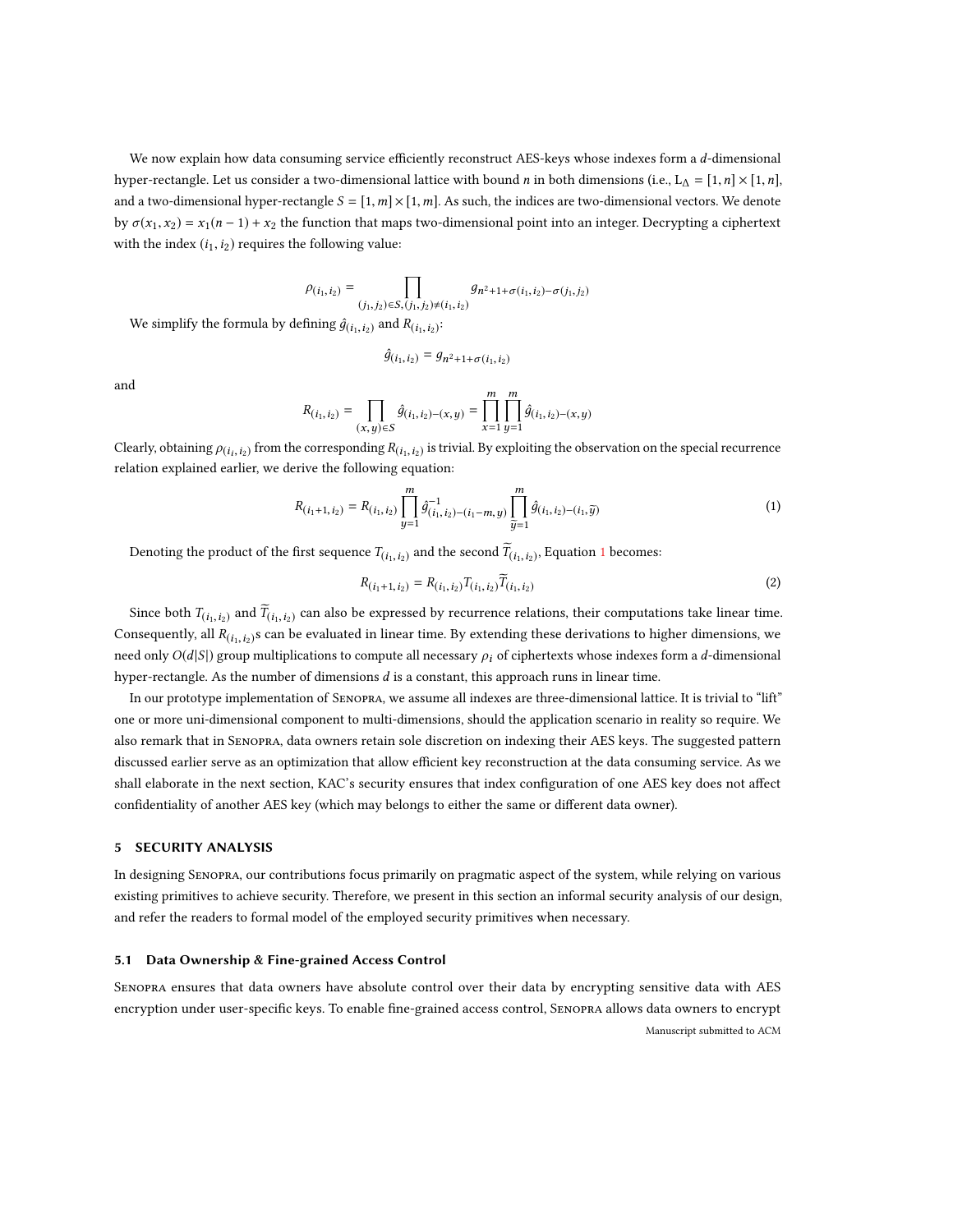their data under different keys, so that access to each subset of data is governed by a separate key, and therefore independent. To attain scalable and efficient key management, the AES keys are then encrypted under KAC and stored on the encrypted storage along with the encrypted data. Thus, provided that the AES and KAC encryption schemes are not compromised, Senopra secures users' sensitive data at rest. Formal treatments on security definition and proofs of AES can be found in [\[42\]](#page-20-18), and those of KAC are presented in [\[26\]](#page-19-9). We remark that the algorithmic enhancement that reduces decryption cost that we discussed in Section [4.3](#page-12-0) purely focuses on how to evaluate components required in KAC's Decrypt() algorithm, neither alter nor affecting any of its security guarantee.

To protect data confidentiality once it is fed as input to the eligible and approved data consuming services, Senopra require these services to run in an attested TEE, in particular Intel SGX enclave. The enclaves offer confidentiality and integrity protections for data and code loaded inside the enclave memory, ensuring that the data consuming services faithfully do not leak sensitive data to any unauthorised party. Formal foundation of enclave execution, and SGX specifications are discussed in [\[27,](#page-19-27) [55\]](#page-20-19).

SGX's enclave execution is susceptible to side-channel leakages [\[40,](#page-20-16) [56\]](#page-20-17). More specifically, the access pattern incurred by data (or code page) moving in and out of the enclave (due to the hard limit of enclave memory [\[17\]](#page-19-28) may leak sensitive information about the code or data processed inside the enclave. Various defences techniques to harden and protect the enclave execution against these side-channel leakage exist in the literature [\[32,](#page-19-29) [49\]](#page-20-20). These techniques render the enclave execution is data oblivious, wherein the access pattern do not depend on, and therefore do not reveal any information about, the input data. Data consuming services in Senopra can incorporate these protections to mitigate side-channel leakage, albeit at a certain computation overhead [\[32\]](#page-19-29).

## 5.2 Policy Agent

Senopra implements the policy agent as a private smart contract named PolicyContract on Oasis platform. By exploiting autonomous and decentralized nature of the smart contract, Senopra avoid single point of failure and unnecessary involvement of a trusted third party. It is also worth noting that the confidentiality-preserving property of Oasis platform is essential to Senopra for PolicyContract is tasked to maintain key materials necessary to devise decryption keys for eligible data consuming services, and records access control policy defined by the data owners. Implementing PolicyContract on conventional smart contract platform that does not offer any privacy protection would expose the key materials to the public, thereby compromising Senopra's security.

In the Oasis platform, the availability and fault tolerance of PolicyContract is provisioned by the underlying consensus protocol run among a number of nodes in the network, while PolicyContract's execution integrity and confidentiality of its private state (i.e., keyMaterials and ACPolicy) are safeguarded by the use of TEEs on the compute nodes. We refer readers to [\[25\]](#page-19-8) for formal security model and protocol specifications of the Oasis smart contract platform.

## <span id="page-15-0"></span>6 EVALUATION

In this section, we evaluate the performance of Senopra prototype implementation. Recall that in Senopra, data records are encrypted under AES with keys generated uniformly at random; the AES-keys are then encrypted under KAC. Once a data consuming service is granted access to the protected data, it first decrypts the KAC-encrypted AES-keys using the aggregated decryption key dk obtained from the PolicyContract, and then use the AES-keys to access the encrypted data. Our empirical evaluation aim to quantify the cost of adopting KAC in Senopra design. In particular, we measure the encryption time and ciphertext size of KAC. Moreover, we compare the size of the key materials that the Manuscript submitted to ACM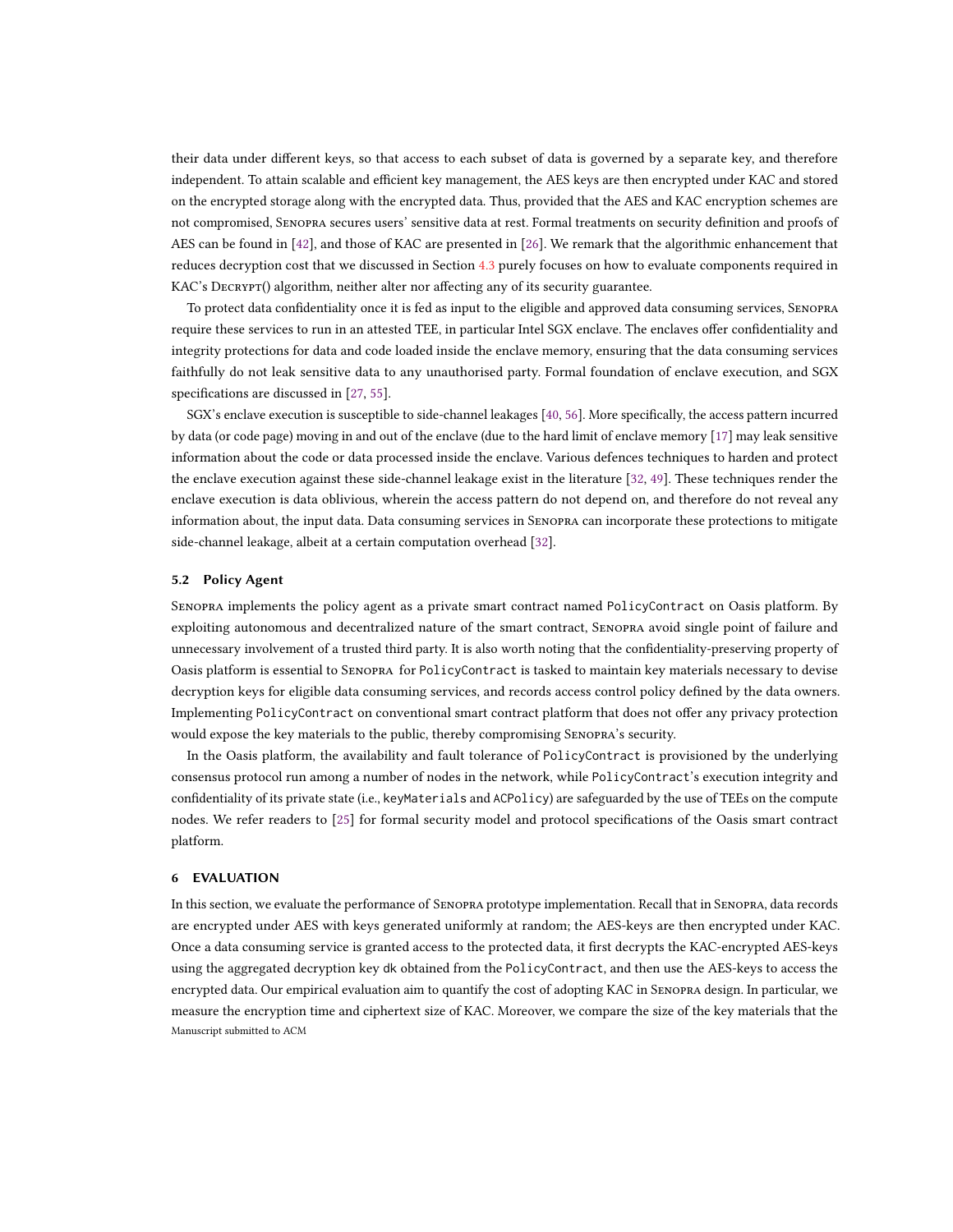<span id="page-16-0"></span>

Fig. 3. KAC encryption time and ciphertext size

policy agent has to manage in the baseline solution and Senopra. Finally, we report the key reconstruction time of the data consuming services, showing significant performance gain offered by the fast reconstruction technique discussed in Section [4.3.](#page-12-0)

Experimental Setup. We conduct the experiments in on a system equipped with Intel i7-6820HQ 2.70GHz CPU, 16GB RAM, and running Ubuntu 16.04 Xenial Xerus. The KAC implementation is written in C and employs the Pairing-Based Cryptography (PBC) Library [\[13\]](#page-19-30) for Type-A elliptic-curve group and pairing operations. It is configured with 160-bit Solinas prime, offering 1024-bit of discrete-logarithm security. The AES keys used in our experiments are 256-bit keys. We implement the PolicyContract in Rust [\[16\]](#page-19-31) and deploy it on Oasis Devnet [\[2\]](#page-19-24). Our experiments use Intel SGX to provision TEE, and Intel SGX SDK to implement TEE's codebase. We repeat all experiments over 10 runs, and report the average results.

KAC encryption time. Figure [3](#page-16-0) reports encryption time and ciphertext size of KAC in log scale against varying number of AES keys. In our experiments, each KAC encryption takes approximately 10 ms, producing a 210 bytes ciphertext (i.e., KAC-encrypted AES key). In reality, we expect each data owner in Senopra to utilize no more than a few hundreds different AES keys to encrypt her data. For such a number of AES keys, the per-data owner overhead incurred by adopting KAC in key management is negligible.

**keyMaterials** size. Figure [4](#page-17-0) contrasts the size of the key materials the policy agent has to handle in the baseline approach against that in Senopra. In the baseline solution, the key materials comprise all the data owners' AES keys. On the other hand, key material in Senopracontains a single KAC's master-secret key SK regardless of the number of data owners and their AES keys involved in the system. This clearly shows the superiority of Senopra over the baseline solution in enabling key management at scale.

KAC key derivation time. Figure [5](#page-17-1) plots the cost of deriving the aggregated decryption key dk with respect to the number of AES-keys that dk grants access to. We measure this cost in three settings, namely non-SGX (compute only), SGX (compute only), and Oasis Devnet. The first two settings involve running KAC's ExTRACT() algorithm in an untrusted execution environment and SGX enclave, respectively. In the last setting, we deploy PolicyContract on Oasis Devnet and measures the end-to-end latency of data consuming service's request.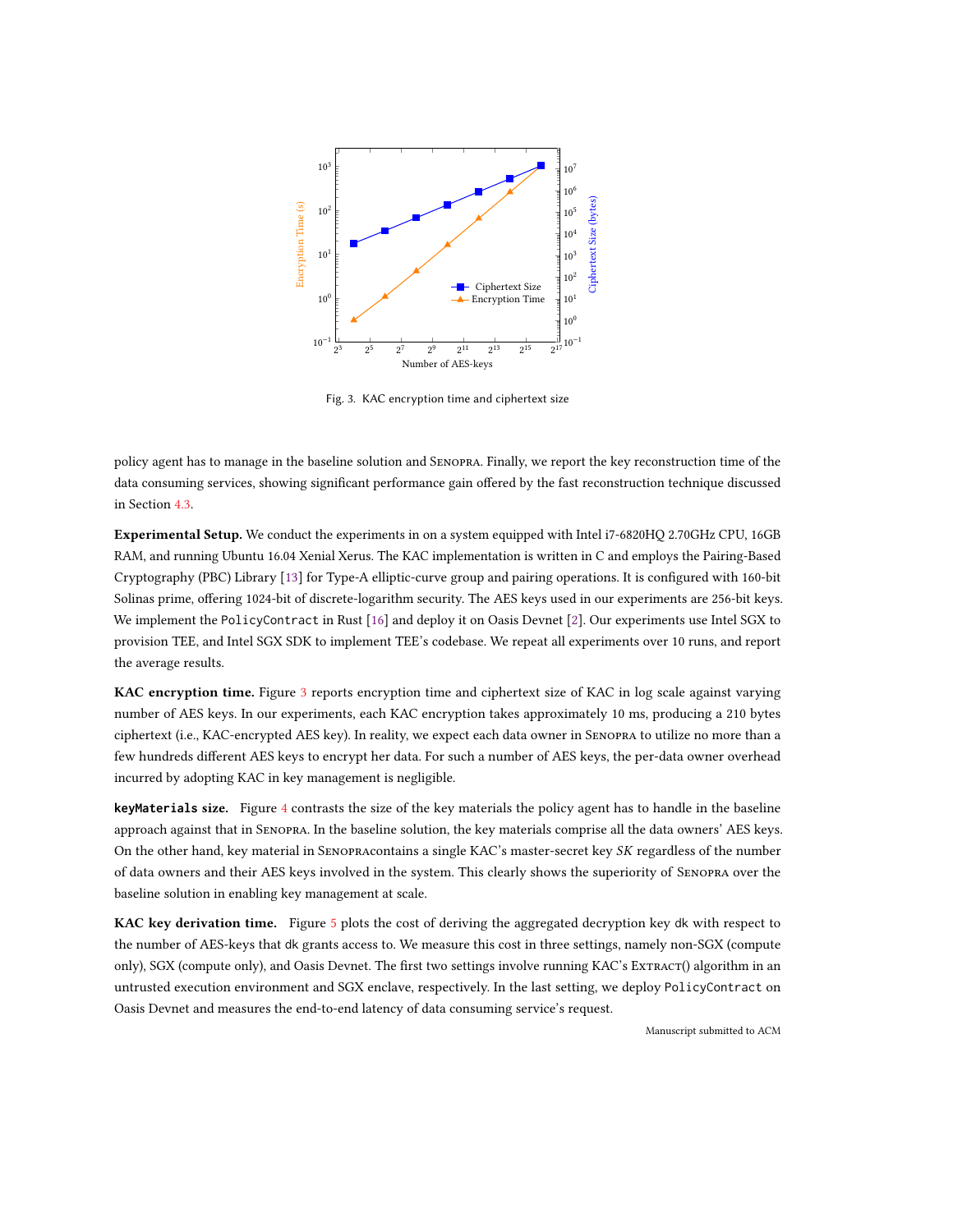<span id="page-17-0"></span>

Fig. 5. Key Derivation Time

<span id="page-17-1"></span>We observe that running ExTRACT() in SGX enclave incurs an overhead ranging from 35% to 150% compared to non-SGX setting. This overhead is primarily due to enclave switching needed for I/O operations. While the relative overhead factor appears significant, the actual running time is in sub-second. The end-to-end latency of PolicyContract observed on the Oasis Devnet remains roughly the same for varying request size, for the latency is dominated by the cost of the underlying blockchain consensus protocol. As the blockchain consensus engine is further improved, we expect the end-to-end latency of PolicyContract to further reduces. Even with the current latency of a few seconds, we believe that it is sufficiently efficient to support real-time operations.

Key reconstruction time. Finally, we quantify the cost of reconstructing KAC-encrypted AES-keys given the aggregated decryption key dk. Figure [6](#page-18-1) plots the reconstruction time of the original KAC (i.e., sequentially invoking KAC's DECRYPT() on each encrypted AES-key in C), and that of our optimization described in Section [4.3.](#page-12-0) For comparison, we include running time observed in two settings, namely non-SGX (i.e., untrusted execution environment) and SGX (i.e., enclave execution). The experiment results show that our optimization indeed achieves linear reconstruction time. This leads to significant performance gain when the number of AES-keys to be shared is large. For instance, with  $2^{14}\,$ AES-keys, our optimization offers upto 56× speed-up over the original KAC's reconstruction. Manuscript submitted to ACM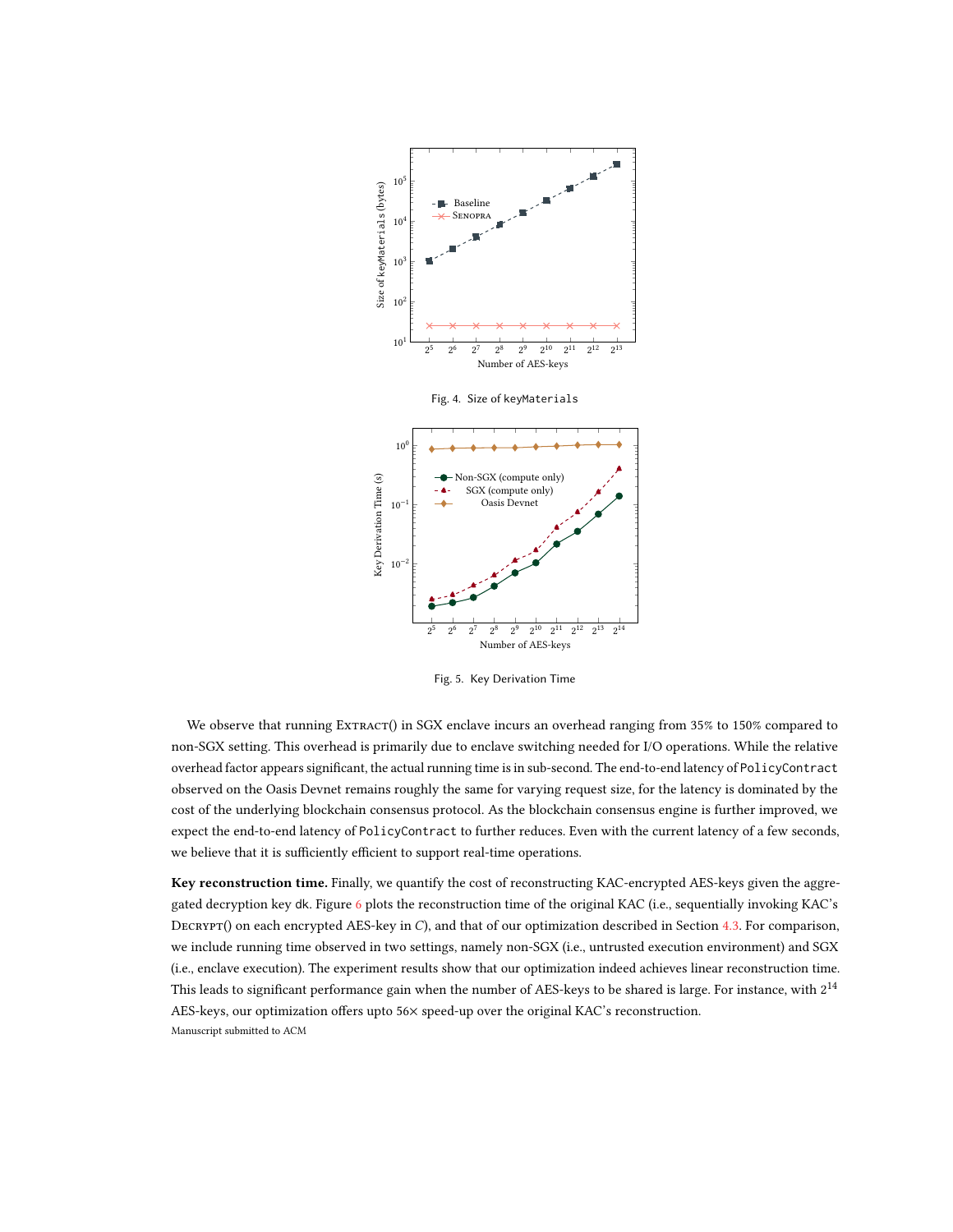<span id="page-18-1"></span>

Fig. 6. Key Reconstruction Time

In this set of experiments, we observe the overhead incurred by SGX enclave execution over the non-SGX settings ranges from 40% to 125%. While our prototype implementation of SGX-compatible codebase (e.g., KAC's Extract() and DECRYPT() algorithms) do not incorporate techniques that minimize the overhead of enclave execution [\[50\]](#page-20-21), they can be employed in Senopra to reduce the cost of enclave execution. We plan to implement this extension in our future work.

# <span id="page-18-0"></span>7 RELATED WORK

Trusted Hardware-assisted Systems. Various works have advocated exploiting trusted hardware, most notably Intel SGX, to reconcile the trade-off between security and performance of different applications domains. Examples include machine learning [\[49\]](#page-20-20), data analytics [\[32,](#page-19-29) [52\]](#page-20-22), outsourced storage [\[30\]](#page-19-32), or computation marketplace [\[33\]](#page-19-33). Senopra follows a similar spirit, leveraging trusted hardware to provision attested TEE that offers confidentiality and integrity protections for trusted codebase.

SGX has also been widely adopted in blockchain systems for various purposes, including scaling blockchain transaction throughput [\[31\]](#page-19-34), implementing authenticated data feed for smart contract [\[60\]](#page-20-23), or providing confidentiality and privacy protections on public blockchain [\[25\]](#page-19-8). Senopra leverages the Oasis platform to implements the confidential PolicyContract smart contract that securely and autonomously enforces data owners' access control policy.

Blockchain-powered Data Management. Zyskind et al. [\[61\]](#page-20-4) is among the first to propose the use of blockchain in data management. The authors describe an architecture where in sensitive data are stored encrypted in a distributed hash table, and pointers to the data are logged on the blockchain. Unlike Senopra, this architecture assumes decryption keys are shared directly between the users and the data consumers, and does not consider revoking access that is previously granted to a data consuming service.

Various works have since followed the approached proposed in [\[61\]](#page-20-4). They focus mainly on healthcare and medical data [\[20,](#page-19-35) [39\]](#page-20-24), and IoT applications [\[51\]](#page-20-25). Nonetheless, they either not fully address the privacy aspect of data sharing and exchange, or requires a strong assumption on certain trusted party. In contrast, Senopra offers privacy protection in data management without relying on any trusted third party.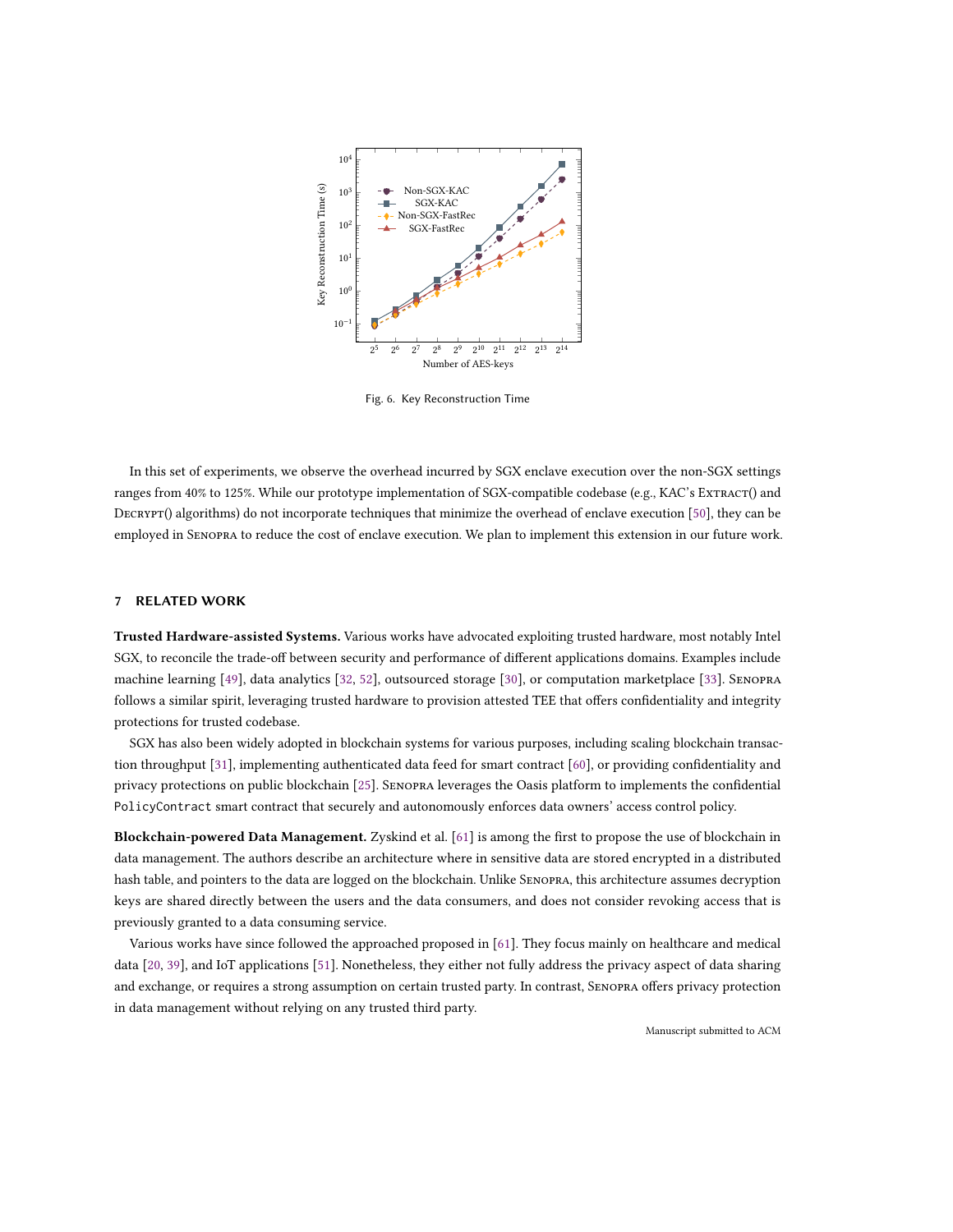# <span id="page-19-10"></span>8 CONCLUSION

We have presented Senopra- a privacy-preserving data management framework. The proposed framework gives the data owners absolute control over their personal and sensitive data, allowing them to specify a fine-grained access policy governing how the captured data are accessed. The access policy is enforced by a confidential smart contract named PolicyContract implemented on the Oasis platform. As demonstrated by our experiments, Senopra attains both scalability and efficiency in key management by incorporating KAC with an algorithmic enhancement that allows linear time key reconstruction.

#### REFERENCES

- <span id="page-19-16"></span>[1] Amazon AWS EC2. [https://aws.amazon.com/ec2/.](https://aws.amazon.com/ec2/)
- <span id="page-19-24"></span>[2] Developing Confidential Smart Contracts in Oasis. [https://docs.oasiscloud.io/en/latest/confidentiality-develop/.](https://docs.oasiscloud.io/en/latest/confidentiality-develop/)
- <span id="page-19-15"></span><span id="page-19-3"></span>[3] Ethereum: Blockchain App Platform. [https://www.ethereum.org/.](https://www.ethereum.org/)
- [4] EU General Data Protection Regulation. [https://ec.europa.eu/commission/priorities/justice-and-fundamental-rights/data-protection/](https://ec.europa.eu/commission/priorities/justice-and-fundamental-rights/data-protection/2018-reform-eu-data-protection-rules_en) [2018-reform-eu-data-protection-rules\\_en.](https://ec.europa.eu/commission/priorities/justice-and-fundamental-rights/data-protection/2018-reform-eu-data-protection-rules_en)
- <span id="page-19-1"></span>[5] Facebook Cambridge Analytica data scandal. [https://en.wikipedia.org/wiki/Faceboo-Cambridge\\_Analytica\\_data\\_scandal.](https://en.wikipedia.org/wiki/Faceboo-Cambridge_Analytica_data_scandal)
- <span id="page-19-22"></span>[6] Fitbit hack. [https://www.databreachtoday.com/fitbit-hack-what-are-lessons-a-8793.](https://www.databreachtoday.com/fitbit-hack-what-are-lessons-a-8793)
- <span id="page-19-21"></span>[7] Google Cloud Healthcare. [https://cloud.google.com/healthcare/.](https://cloud.google.com/healthcare/)
- <span id="page-19-25"></span>[8] Intel Software Guard Extensions: Intel Attestation Service API. [https://software.intel.com/sites/default/files/managed/7e/3b/ias-api-spec.pdf.](https://software.intel.com/sites/default/files/managed/7e/3b/ias-api-spec.pdf)
- <span id="page-19-19"></span>[9] LevelDB. [http://leveldb.org//.](http://leveldb.org//)
- <span id="page-19-23"></span>[10] MyFitnessPal hack. [https://www.cnet.com/how-to/150-million-myfitnesspal-accounts-were-hacked-heres-what-to-do/.](https://www.cnet.com/how-to/150-million-myfitnesspal-accounts-were-hacked-heres-what-to-do/)
- <span id="page-19-14"></span>[11] Neo: An Open Network For Smart Economy. [https://neo.org/.](https://neo.org/)
- <span id="page-19-7"></span>[12] Oasis Labs. [https://www.oasislabs.com/.](https://www.oasislabs.com/)
- <span id="page-19-30"></span>[13] Pairing-Based Cryptography Library. [http://crypto.stanford.edu/pbc.](http://crypto.stanford.edu/pbc)
- <span id="page-19-26"></span>[14] Public Key for Intel Attestation Service. [https://software.intel.com/en-us/sgx/resource-library.](https://software.intel.com/en-us/sgx/resource-library)
- <span id="page-19-20"></span>[15] RocksDB. [https://rocksdb.org/.](https://rocksdb.org/)
- <span id="page-19-31"></span>[16] Rust. [https://www.rust-lang.org/.](https://www.rust-lang.org/)
- <span id="page-19-28"></span>[17] SGX Developer Reference. [https://download.01.org/intel-sgx/linux-1.9/docs/Intel\\_SGX\\_SDK\\_Developer\\_Reference\\_Linux\\_1.9\\_Open\\_Source.pdf.](https://download.01.org/intel-sgx/linux-1.9/docs/Intel_SGX_SDK_Developer_Reference_Linux_1.9_Open_Source.pdf)
- <span id="page-19-2"></span>[18] SingHealth Data breach. [https://en.wikipedia.org/wiki/SingHealth#Data\\_breach.](https://en.wikipedia.org/wiki/SingHealth#Data_breach)
- <span id="page-19-13"></span>[19] Ittai Anati, Shay Gueron, Simon Johnson, and Vincent Scarlata. 2013. Innovative technology for CPU based attestation and sealing. In HASP.
- <span id="page-19-35"></span>[20] Asaph Azaria, Ariel Ekblaw, Thiago Vieira, and Andrew Lippman. 2016. Medrec: Using blockchain for medical data access and permission management. In OBD.
- <span id="page-19-4"></span>[21] Roberto J Bayardo and Rakesh Agrawal. 2005. Data privacy through optimal k-anonymization. In ICDE.
- <span id="page-19-17"></span>[22] Dan Boneh, Craig Gentry, and Brent Waters. 2005. Collusion resistant broadcast encryption with short ciphertexts and private keys. In CRYPTO.
- <span id="page-19-18"></span><span id="page-19-12"></span>[23] Ricardo Chaves, Georgi Kuzmanov, Leonel Sousa, and Stamatis Vassiliadis. 2006. Improving SHA-2 hardware implementations. In CHES.
- [24] Xiaoxin Chen, Tal Garfinkel, E Christopher Lewis, Pratap Subrahmanyam, Carl A Waldspurger, Dan Boneh, Jeffrey Dwoskin, and Dan RK Ports. 2008. Overshadow: a virtualization-based approach to retrofitting protection in commodity operating systems. SIGOPS OSR (2008).
- <span id="page-19-8"></span>[25] Raymond Cheng, Fan Zhang, Jernej Kos, Warren He, Nicholas Hynes, Noah Johnson, Ari Juels, Andrew Miller, and Dawn Song. 2018. Ekiden: A Platform for Confidentiality-Preserving, Trustworthy, and Performant Smart Contract Execution. arXiv preprint arXiv:1804.05141 (2018).
- <span id="page-19-9"></span>[26] Cheng-Kang Chu, Sherman SM Chow, Wen-Guey Tzeng, Jianying Zhou, and Robert H Deng. 2014. Key-aggregate cryptosystem for scalable data sharing in cloud storage. TPDS (2014).
- <span id="page-19-27"></span>[27] Victor Costan and Srinivas Devadas. 2016. Intel SGX Explained. IACR Cryptology ePrint Archive 086 (2016).
- <span id="page-19-11"></span>[28] Victor Costan, Ilia A Lebedev, and Srinivas Devadas. 2016. Sanctum: Minimal Hardware Extensions for Strong Software Isolation.. In USENIX Security.
- <span id="page-19-0"></span>[29] Hung Dang and Ee-Chien Chang. 2015. PrAd: enabling privacy-aware location based advertising. In GeoPrivacy.
- <span id="page-19-32"></span>[30] Hung Dang and Ee-Chien Chang. 2017. Privacy-preserving data deduplication on trusted processors. In IEEE CLOUD.
- <span id="page-19-34"></span>[31] Hung Dang, Anh Dinh, Ee-Chien Chang, and Beng Chin Ooi. 2018. Chain of Trust: Can Trusted Hardware Help Scaling Blockchains? arXiv preprint arXiv:1804.00399 (2018).
- <span id="page-19-29"></span>[32] Hung Dang, Tien Tuan Anh Dinh, Ee-Chien Chang, and Beng Chin Ooi. 2017. Privacy-preserving computation with trusted computing via Scramble-then-Compute. PETs (2017).
- <span id="page-19-33"></span>[33] Hung Dang, Dat Le Tien, and Ee-Chien Chang. 2018. Fair Marketplace for Secure Outsourced Computations. arXiv preprint arXiv:1808.09682 (2018).
- <span id="page-19-5"></span>[34] Cynthia Dwork. 2008. Differential privacy: A survey of results. In TAMC.
- <span id="page-19-6"></span>[35] Craig Gentry et al. 2009. Fully homomorphic encryption using ideal lattices. In STOC.